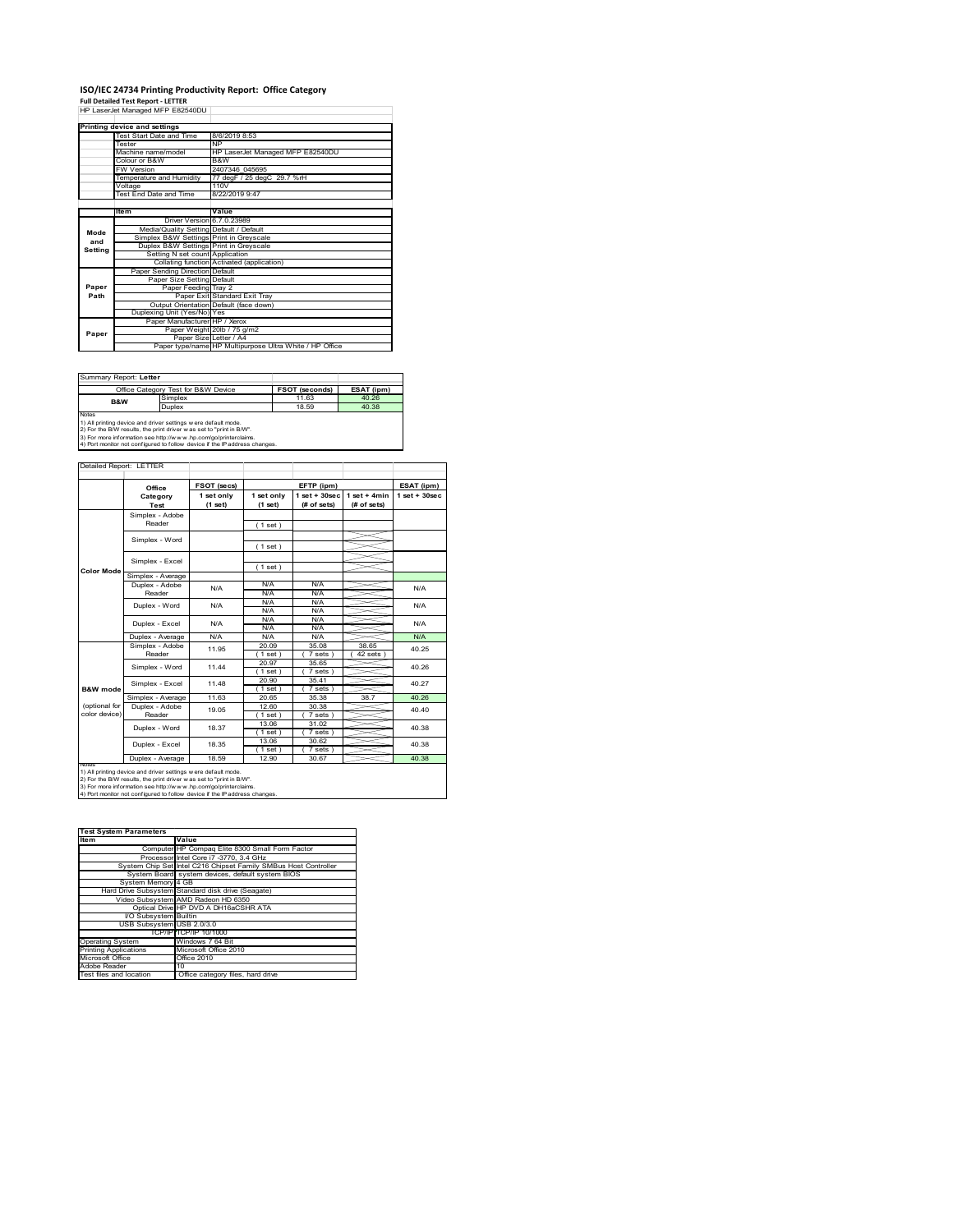# **ISO/IEC 24734 Printing Productivity Report: Office Category<br>Full Detailed Test Report - A4<br>HP LaserJet Managed MFP E82540DU |**

|         | Printing device and settings            |                                                         |  |  |
|---------|-----------------------------------------|---------------------------------------------------------|--|--|
|         | Test Start Date and Time                | 8/6/2019 8:53                                           |  |  |
|         | Tester                                  | <b>NP</b>                                               |  |  |
|         | Machine name/model                      | HP LaserJet Managed MFP E82540DU                        |  |  |
|         | Colour or B&W                           | B&W                                                     |  |  |
|         | <b>FW Version</b>                       | 2407346 045695                                          |  |  |
|         | Temperature and Humidity                | 77 degF / 25 degC 29.7 %rH                              |  |  |
|         | Voltage                                 | 110V                                                    |  |  |
|         | <b>Test End Date and Time</b>           | 8/22/2019 9:47                                          |  |  |
|         |                                         |                                                         |  |  |
|         | Item                                    | Value                                                   |  |  |
|         | Driver Version 6.7.0.23989              |                                                         |  |  |
| Mode    | Media/Quality Setting Default / Default |                                                         |  |  |
| and     | Simplex B&W Settings Print in Greyscale |                                                         |  |  |
| Setting | Duplex B&W Settings Print in Greyscale  |                                                         |  |  |
|         | Setting N set count Application         |                                                         |  |  |
|         |                                         | Collating function Activated (application)              |  |  |
|         | Paper Sending Direction Default         |                                                         |  |  |
|         | Paper Size Setting Default              |                                                         |  |  |
| Paper   | Paper Feeding Tray 2                    |                                                         |  |  |
| Path    |                                         | Paper Exit Standard Exit Tray                           |  |  |
|         |                                         | Output Orientation Default (face down)                  |  |  |
|         | Duplexing Unit (Yes/No) Yes             |                                                         |  |  |
|         | Paper Manufacturer HP / Xerox           |                                                         |  |  |
| Paper   |                                         | Paper Weight 20lb / 75 g/m2                             |  |  |
|         |                                         | Paper Size Letter / A4                                  |  |  |
|         |                                         | Paper type/name HP Multipurpose Ultra White / HP Office |  |  |

| Summary Report: A4                                                         |                                                                |                       |            |  |  |
|----------------------------------------------------------------------------|----------------------------------------------------------------|-----------------------|------------|--|--|
|                                                                            | Office Category Test for B&W Device                            | <b>FSOT (seconds)</b> | ESAT (ipm) |  |  |
| B&W                                                                        | Simplex                                                        | 11.64                 | 40.26      |  |  |
|                                                                            | Duplex                                                         | 18.52                 | 40.40      |  |  |
| Notes                                                                      |                                                                |                       |            |  |  |
|                                                                            | 1) All printing device and driver settings w ere default mode. |                       |            |  |  |
| 2) For the B/W results, the print driver was set to "print in B/W".        |                                                                |                       |            |  |  |
| 3) For more information see http://www.hp.com/go/printerclaims.            |                                                                |                       |            |  |  |
| 4) Port monitor not configured to follow device if the IP address changes. |                                                                |                       |            |  |  |

|                     | Office                    | FSOT (secs)           |                       | EFTP (ipm)                        |                               | ESAT (ipm)        |
|---------------------|---------------------------|-----------------------|-----------------------|-----------------------------------|-------------------------------|-------------------|
|                     | Category<br>Test          | 1 set only<br>(1 set) | 1 set only<br>(1 set) | $1$ set + $30$ sec<br>(# of sets) | $1$ set + 4min<br>(# of sets) | $1$ set $+30$ sec |
|                     | Simplex - Adobe           |                       |                       |                                   |                               |                   |
|                     | Reader                    |                       | (1 set)               |                                   |                               |                   |
|                     |                           |                       |                       |                                   |                               |                   |
|                     | Simplex - Word            |                       | (1 set)               |                                   |                               |                   |
| Colour              | Simplex - Excel           |                       |                       |                                   |                               |                   |
| Mode                |                           |                       | (1 set)               |                                   |                               |                   |
|                     | Simplex - Average         |                       |                       |                                   |                               |                   |
|                     | Duplex - Adobe            | N/A                   | N/A                   | N/A                               |                               | N/A               |
|                     | Reader                    |                       | N/A                   | N/A                               |                               |                   |
|                     | Duplex - Word             | N/A                   | N/A                   | N/A                               |                               | N/A               |
|                     |                           |                       | N/A                   | N/A                               |                               |                   |
|                     | Duplex - Excel            | N/A                   | N/A                   | N/A                               |                               | N/A               |
|                     |                           |                       | N/A                   | N/A                               |                               |                   |
|                     | Duplex - Average          | N/A                   | N/A                   | N/A                               |                               | N/A               |
|                     | Simplex - Adobe<br>Reader | 11.92                 | 20.14                 | 35.05                             | 38.64                         | 40.26<br>40.26    |
|                     |                           |                       | $1$ set)              | 7 sets                            | 42 sets                       |                   |
|                     | Simplex - Word            | 11.36                 | 21.12                 | 35.49                             |                               |                   |
|                     |                           |                       | (1 set)               | 7 sets                            |                               |                   |
|                     | Simplex - Excel           | 11 64                 | 20.62                 | 35.56                             |                               | 40.28             |
| <b>B&amp;W</b> mode |                           |                       | (1 set)               | 7 sets 1                          |                               |                   |
|                     | Simplex - Average         | 11.6                  | 20.62                 | 35.36                             | 38.6                          | 40.26             |
| (optional for       | Duplex - Adobe            | 19.00                 | 12.62                 | 29.98                             |                               | 40.40             |
| color device)       | Reader                    |                       | $1$ set)              | 7 sets)                           |                               |                   |
|                     | Duplex - Word             | 18 21                 | 13.16                 | 30.74                             |                               | 40.40             |
|                     |                           |                       | $1$ set)              | $7 sets$ )                        |                               |                   |
|                     | Duplex - Excel            | 18.33                 | 13.08                 | 30.56                             |                               | 40.40             |
|                     |                           |                       | $1$ set $)$           | 7 sets 1                          |                               |                   |
|                     | Duplex - Average          | 18.5                  | 12.95                 | 30.42                             |                               | 40.40             |

| <b>Test System Parameters</b> |                                                                 |
|-------------------------------|-----------------------------------------------------------------|
| <b>Item</b>                   | Value                                                           |
|                               | Computer HP Compaq Elite 8300 Small Form Factor                 |
|                               | Processor Intel Core i7 -3770, 3.4 GHz                          |
|                               | System Chip Set Intel C216 Chipset Family SMBus Host Controller |
|                               | System Board system devices, default system BIOS                |
| System Memory 4 GB            |                                                                 |
|                               | Hard Drive Subsystem Standard disk drive (Seagate)              |
|                               | Video Subsystem AMD Radeon HD 6350                              |
|                               | Optical Drive HP DVD A DH16aCSHR ATA                            |
| VO Subsystem Builtin          |                                                                 |
| USB Subsystem USB 2.0/3.0     |                                                                 |
|                               | TCP/IP TCP/IP 10/1000                                           |
| <b>Operating System</b>       | Windows 7 64 Bit                                                |
| <b>Printing Applications</b>  | Microsoft Office 2010                                           |
| Microsoft Office              | Office 2010                                                     |
| Adobe Reader                  | 10                                                              |
| Test files and location       | Office category files, hard drive                               |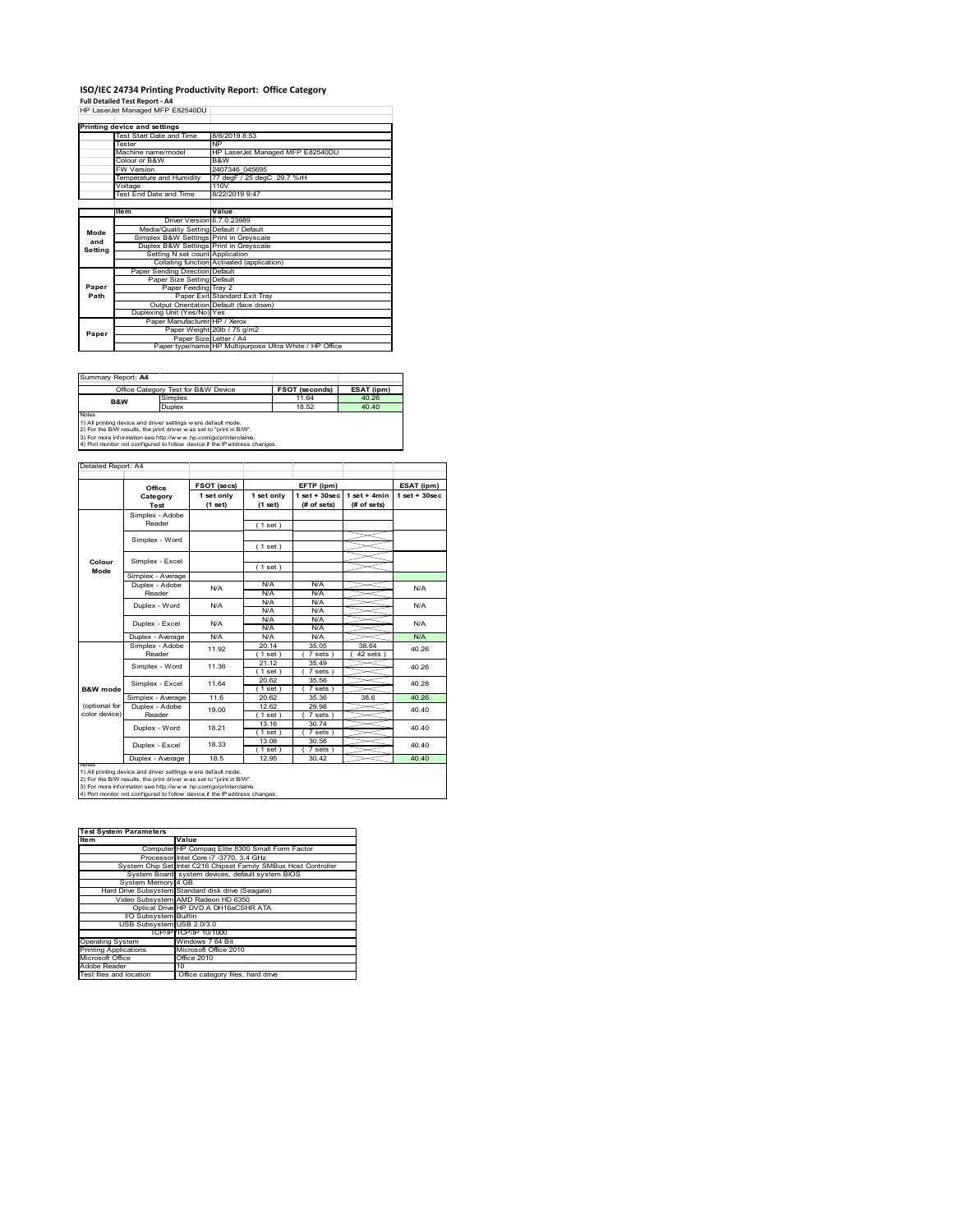## **ISO/IEC 24734 Printing Productivity Report: Office Category<br>Full Detailed Test Report - Tabloid<br>HP LaserJet Managed MFP E82540DU |**

|         | Printing device and settings            |                                                         |  |  |
|---------|-----------------------------------------|---------------------------------------------------------|--|--|
|         | Test Start Date and Time                | 8/6/2019 8:53                                           |  |  |
|         | Tester                                  | <b>NP</b>                                               |  |  |
|         | Machine name/model                      | HP LaserJet Managed MFP E82540DU                        |  |  |
|         | Colour or B&W                           | B&W                                                     |  |  |
|         | <b>FW Version</b>                       | 2407346 045695                                          |  |  |
|         | Temperature and Humidity                | 77 degF / 25 degC 29.7 %rH                              |  |  |
|         | Voltage                                 | 110V                                                    |  |  |
|         | Test End Date and Time                  | 8/22/2019 9:47                                          |  |  |
|         |                                         |                                                         |  |  |
|         | ltem                                    | Value                                                   |  |  |
|         | Driver Version 6.7.0.23989              |                                                         |  |  |
| Mode    | Media/Quality Setting Default / Default |                                                         |  |  |
| and     | Simplex B&W Settings Print in Greyscale |                                                         |  |  |
| Settina | Duplex B&W Settings Print in Greyscale  |                                                         |  |  |
|         | Setting N set count Application         |                                                         |  |  |
|         |                                         | Collating function Activated (application)              |  |  |
|         | Paper Sending Direction Default         |                                                         |  |  |
|         | Paper Size Setting Default              |                                                         |  |  |
| Paper   | Paper Feeding Tray 2                    |                                                         |  |  |
| Path    |                                         | Paper Exit Standard Exit Trav                           |  |  |
|         |                                         | Output Orientation Default (face down)                  |  |  |
|         | Duplexing Unit (Yes/No) Yes             |                                                         |  |  |
|         | Paper Manufacturer HP / Xerox           |                                                         |  |  |
| Paper   |                                         | Paper Weight 20lb / 75 g/m2                             |  |  |
|         | Paper Size Letter / A4                  |                                                         |  |  |
|         |                                         | Paper type/name HP Multipurpose Ultra White / HP Office |  |  |

| Summary Report: Tabloid                                                    |                                                                |                       |            |  |  |
|----------------------------------------------------------------------------|----------------------------------------------------------------|-----------------------|------------|--|--|
|                                                                            | Office Category Test for B&W Device                            | <b>FSOT (seconds)</b> | ESAT (ipm) |  |  |
| <b>B&amp;W</b>                                                             | Simplex                                                        | 18.00                 | 21.65      |  |  |
|                                                                            | Duplex                                                         | 25 79                 | 21.64      |  |  |
| <b>Notes</b>                                                               |                                                                |                       |            |  |  |
|                                                                            | 1) All printing device and driver settings w ere default mode. |                       |            |  |  |
| 2) For the B/W results, the print driver was set to "print in B/W".        |                                                                |                       |            |  |  |
| 3) For more information see http://www.hp.com/go/printerclaims.            |                                                                |                       |            |  |  |
| 4) Port monitor not configured to follow device if the IP address changes. |                                                                |                       |            |  |  |

|                                | Office                    | FSOT (secs)             |                       | EFTP (ipm)                     |                               | ESAT (ipm)      |
|--------------------------------|---------------------------|-------------------------|-----------------------|--------------------------------|-------------------------------|-----------------|
|                                | Category<br>Test          | 1 set only<br>$(1$ set) | 1 set only<br>(1 set) | $1$ set + 30sec<br>(# of sets) | $1$ set + 4min<br>(# of sets) | $1$ set + 30sec |
|                                | Simplex - Adobe<br>Reader |                         | (1 set)               |                                |                               |                 |
|                                | Simplex - Word            |                         | (1 set)               |                                |                               |                 |
|                                | Simplex - Excel           |                         | (1 set)               |                                |                               |                 |
| <b>Color Mode</b>              | Simplex - Average         |                         |                       |                                |                               |                 |
|                                | Duplex - Adobe<br>Reader  | N/A                     | N/A<br>N/A            | N/A<br>N/A                     |                               | N/A             |
|                                | Duplex - Word             | N/A                     | N/A<br>N/A            | N/A<br>N/A                     |                               | N/A             |
|                                | Duplex - Excel            | N/A                     | N/A<br>N/A            | N/A<br>N/A                     |                               | N/A             |
|                                | Duplex - Average          | N/A                     | N/A                   | N/A                            |                               | N/A             |
|                                | Simplex - Adobe<br>Reader | 18 17                   | 13.20<br>(1 set)      | 18.52<br>4 sets )              | 20.78<br>23 sets              | 21.65           |
|                                | Simplex - Word            | 17.10                   | 14.03<br>$1$ set)     | 19.01<br>4 sets )              |                               | 21.66           |
| B&W mode                       | Simplex - Excel           | 18.73                   | 12.81<br>(1 set )     | 18.57<br>4 sets 1              |                               | 21.65           |
|                                | Simplex - Average         | 18.00                   | 13.34                 | 18.70                          | 2078                          | 21.65           |
| (optional for<br>color device) | Duplex - Adobe<br>Reader  | 27.48                   | 8.72<br>(1 set)       | 1572<br>$4 sets$ )             |                               | 21.64           |
|                                | Duplex - Word             | 24.84                   | 9.64<br>(1 set)       | 16.24<br>$4 sets$ )            |                               | 21.64           |
|                                | Duplex - Excel            | 25.03                   | 9.58<br>(1 set)       | 16.40<br>$4 sets$ )            |                               | 21.64           |
|                                | Duplex - Average          | 25.79                   | 9.31                  | 16.12                          |                               | 21.64           |

2) For the B/W results, the print driver w as set to "print in B/W".<br>3) For more information see http://w w w .hp.com/go/printerclaims.<br>4) Port monitor not configured to follow device if the IP address changes.

| <b>Test System Parameters</b> |                                                                 |
|-------------------------------|-----------------------------------------------------------------|
| <b>Item</b>                   | Value                                                           |
|                               | Computer HP Compaq Elite 8300 Small Form Factor                 |
|                               | Processor Intel Core i7 -3770, 3.4 GHz                          |
|                               | System Chip Set Intel C216 Chipset Family SMBus Host Controller |
|                               | System Board system devices, default system BIOS                |
| System Memory 4 GB            |                                                                 |
|                               | Hard Drive Subsystem Standard disk drive (Seagate)              |
|                               | Video Subsystem AMD Radeon HD 6350                              |
|                               | Optical Drive HP DVD A DH16aCSHR ATA                            |
| VO Subsystem Builtin          |                                                                 |
| USB Subsystem USB 2.0/3.0     |                                                                 |
|                               | TCP/IP TCP/IP 10/1000                                           |
| <b>Operating System</b>       | Windows 7 64 Bit                                                |
| <b>Printing Applications</b>  | Microsoft Office 2010                                           |
| Microsoft Office              | Office 2010                                                     |
| Adobe Reader                  | 10                                                              |
| Test files and location       | Office category files, hard drive                               |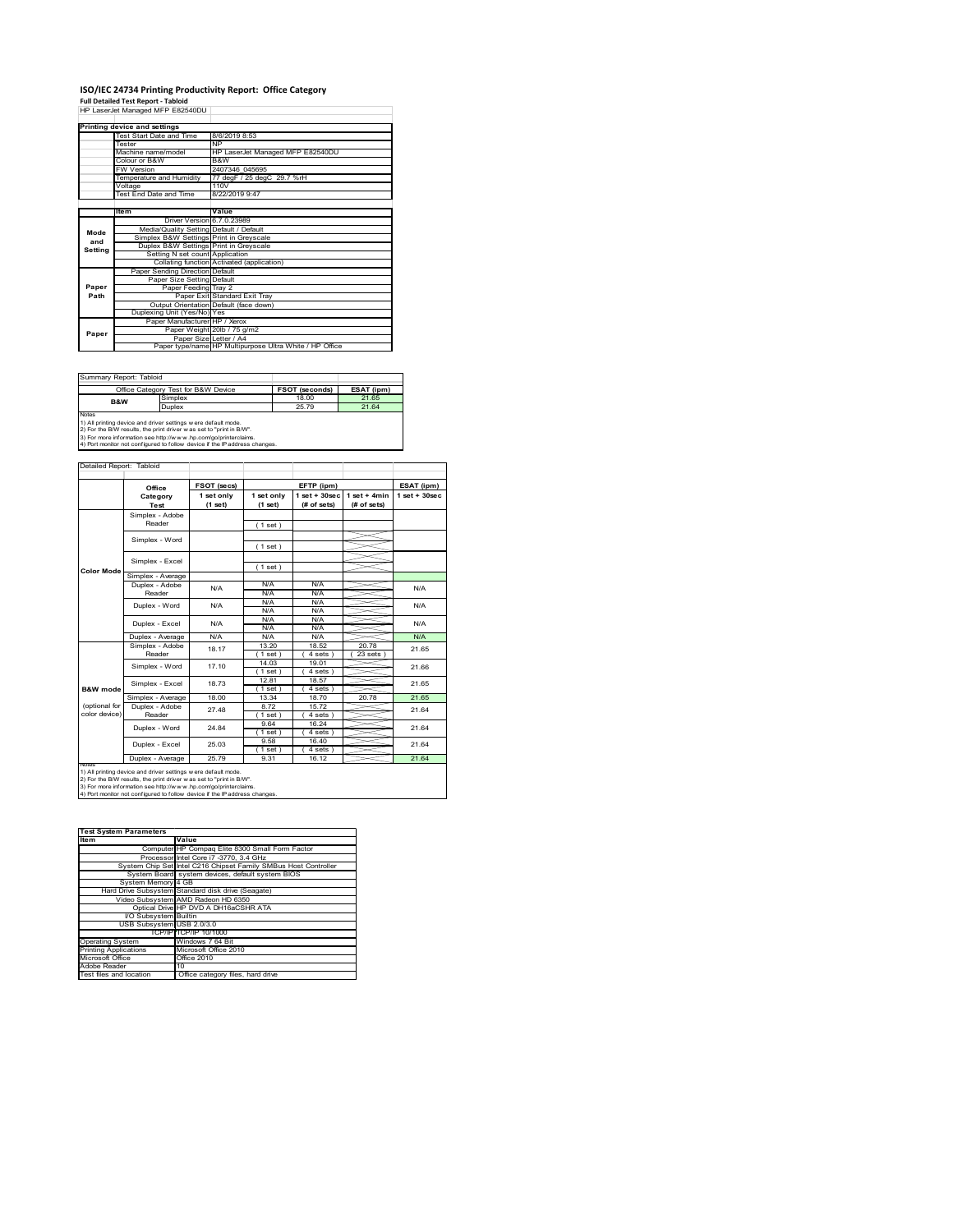# **ISO/IEC 24734 Printing Productivity Report: Office Category<br>Full Detailed Test Report - A3<br>HP LaserJet Managed MFP E82540DU |**

|         | III Lasciuctivianaged IVIII LUZUTUDU    |                                                         |
|---------|-----------------------------------------|---------------------------------------------------------|
|         | Printing device and settings            |                                                         |
|         | Test Start Date and Time                | 8/6/2019 8:53                                           |
|         | Tester                                  | <b>NP</b>                                               |
|         | Machine name/model                      | HP LaserJet Managed MFP E82540DU                        |
|         | Colour or B&W                           | B&W                                                     |
|         | <b>FW Version</b>                       | 2407346 045695                                          |
|         | Temperature and Humidity                | 77 degF / 25 degC 29.7 %rH                              |
|         | Voltage                                 | 110V                                                    |
|         | Test End Date and Time                  | 8/22/2019 9:47                                          |
|         |                                         |                                                         |
|         | ltem                                    | Value                                                   |
|         | Driver Version 6.7.0.23989              |                                                         |
| Mode    | Media/Quality Setting Default / Default |                                                         |
| and     | Simplex B&W Settings Print in Greyscale |                                                         |
| Setting | Duplex B&W Settings Print in Greyscale  |                                                         |
|         | Setting N set count Application         |                                                         |
|         |                                         | Collating function Activated (application)              |
|         | Paper Sending Direction Default         |                                                         |
|         | Paper Size Setting Default              |                                                         |
| Paper   | Paper Feeding Tray 2                    |                                                         |
| Path    |                                         | Paper Exit Standard Exit Tray                           |
|         |                                         | Output Orientation Default (face down)                  |
|         | Duplexing Unit (Yes/No) Yes             |                                                         |
|         | Paper Manufacturer HP / Xerox           |                                                         |
| Paper   |                                         | Paper Weight 20lb / 75 g/m2                             |
|         |                                         | Paper Size Letter / A4                                  |
|         |                                         | Paper type/name HP Multipurpose Ultra White / HP Office |

| Summary Report: A3 |                                                                                                                                       |                       |            |
|--------------------|---------------------------------------------------------------------------------------------------------------------------------------|-----------------------|------------|
|                    | Office Category Test for B&W Device                                                                                                   | <b>FSOT (seconds)</b> | ESAT (ipm) |
| <b>B&amp;W</b>     | Simplex                                                                                                                               | 11.63                 | 21.65      |
|                    | Duplex                                                                                                                                | 18.59                 | 21.64      |
| <b>Notes</b>       | 1) All printing device and driver settings w ere default mode.<br>2) For the B/W results, the print driver was set to "print in B/W". |                       |            |

2) For the B/W results, the print driver w as set to "print in B/W".<br>3) For more information see http://w w w .hp.com/go/printerclaims.<br>4) Port monitor not configured to follow device if the IP address changes.

|                     | Office            | FSOT (secs)           |                       | EFTP (ipm)                        |                               | ESAT (ipm)        |
|---------------------|-------------------|-----------------------|-----------------------|-----------------------------------|-------------------------------|-------------------|
|                     | Category<br>Test  | 1 set only<br>(1 set) | 1 set only<br>(1 set) | $1$ set + $30$ sec<br>(# of sets) | $1$ set + 4min<br>(# of sets) | $1$ set $+30$ sec |
|                     | Simplex - Adobe   |                       |                       |                                   |                               |                   |
|                     | Reader            |                       | (1 set)               |                                   |                               |                   |
|                     |                   |                       |                       |                                   |                               |                   |
|                     | Simplex - Word    |                       | (1 set)               |                                   |                               |                   |
|                     | Simplex - Excel   |                       |                       |                                   |                               |                   |
| <b>Color Mode</b>   |                   |                       | (1 set)               |                                   |                               |                   |
|                     | Simplex - Average |                       |                       |                                   |                               |                   |
|                     | Duplex - Adobe    | N/A                   | N/A                   | N/A                               |                               | N/A               |
|                     | Reader            |                       | N/A                   | N/A                               |                               |                   |
|                     | Duplex - Word     | N/A                   | N/A                   | N/A                               |                               | N/A               |
|                     |                   |                       | N/A                   | N/A                               |                               |                   |
|                     | Duplex - Excel    | N/A                   | N/A                   | N/A                               |                               | N/A               |
|                     |                   |                       | N/A                   | N/A                               |                               |                   |
|                     | Duplex - Average  | N/A                   | N/A                   | N/A                               |                               | N/A               |
|                     | Simplex - Adobe   | 18 14                 | 13.22                 | 18.53                             | 20.81                         | 21.65             |
|                     | Reader            |                       | $1$ set)              | 4 sets                            | $23$ sets                     |                   |
|                     | Simplex - Word    | 17.55                 | 13.69                 | 18.97                             |                               | 21.66             |
|                     |                   |                       | 1 set                 | 4 sets                            |                               |                   |
|                     | Simplex - Excel   | 18.53                 | 12.95                 | 18.59                             |                               | 21.66             |
| <b>B&amp;W</b> mode |                   |                       | (1 set)               | 4 sets                            |                               |                   |
|                     | Simplex - Average | 18.08                 | 13.28                 | 18.69                             | 20.81                         | 21.65             |
| (optional for       | Duplex - Adobe    | 27.46                 | 872                   | 15 78                             |                               | 21.64             |
| color device)       | Reader            |                       | $1$ set $)$           | $4 sets$ )                        |                               |                   |
|                     | Duplex - Word     | 24 93                 | 9.62                  | 16.40                             |                               | 21.66             |
|                     |                   |                       | $1$ set $)$           | 4 sets                            |                               |                   |
|                     | Duplex - Excel    | 25 14                 | 9.54                  | 16.10                             |                               | 21.64             |
|                     |                   |                       | $1$ set $1$           | 4 sets                            |                               |                   |
|                     | Duplex - Average  | 25.85                 | 9.29                  | 16.09                             |                               | 21.64             |

| <b>Test System Parameters</b> |                                                                 |
|-------------------------------|-----------------------------------------------------------------|
| Item                          | Value                                                           |
|                               | Computer HP Compaq Elite 8300 Small Form Factor                 |
|                               | Processor Intel Core i7 -3770, 3.4 GHz                          |
|                               | System Chip Set Intel C216 Chipset Family SMBus Host Controller |
|                               | System Board system devices, default system BIOS                |
| System Memory 4 GB            |                                                                 |
|                               | Hard Drive Subsystem Standard disk drive (Seagate)              |
|                               | Video Subsystem AMD Radeon HD 6350                              |
|                               | Optical Drive HP DVD A DH16aCSHR ATA                            |
| VO Subsystem Builtin          |                                                                 |
| USB Subsystem USB 2.0/3.0     |                                                                 |
|                               | TCP/IP TCP/IP 10/1000                                           |
| <b>Operating System</b>       | Windows 7 64 Bit                                                |
| <b>Printing Applications</b>  | Microsoft Office 2010                                           |
| Microsoft Office              | Office 2010                                                     |
| Adobe Reader                  | 10                                                              |
| Test files and location       | Office category files, hard drive                               |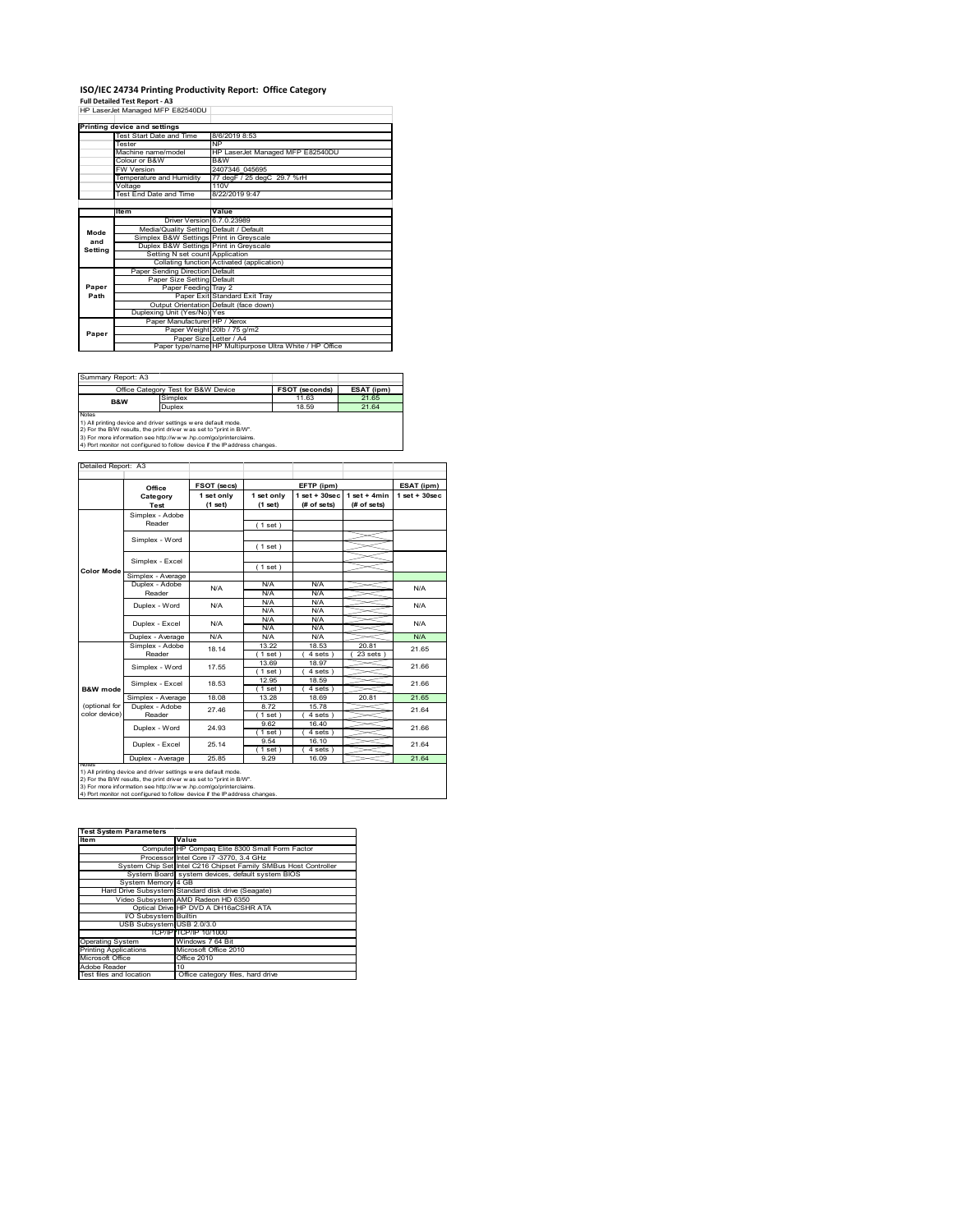## **ISO/IEC 24734 Printing Productivity Report: Office Category<br>Feature Performance Full Report - Office Feature Performance Test<br>HP LaserJet Managed MFP E82540DU |**

|         | Printing device and settings            |                                                         |  |  |  |
|---------|-----------------------------------------|---------------------------------------------------------|--|--|--|
|         | Test Start Date and Time                | 8/6/2019 8:53                                           |  |  |  |
|         | Tester                                  | <b>NP</b>                                               |  |  |  |
|         | Machine name/model                      | HP LaserJet Managed MFP E82540DU                        |  |  |  |
|         | Colour or B&W                           | B&W                                                     |  |  |  |
|         | <b>FW Version</b>                       | 2407346 045695                                          |  |  |  |
|         | Temperature and Humidity                | 77 degF / 25 degC 29.7 %rH                              |  |  |  |
|         | Voltage                                 | 110V                                                    |  |  |  |
|         | Test End Date and Time                  | 8/22/2019 9:47                                          |  |  |  |
|         |                                         |                                                         |  |  |  |
|         | Item                                    | Value                                                   |  |  |  |
|         | Driver Version 6.7.0.23989              |                                                         |  |  |  |
| Mode    | Media/Quality Setting Default / Default |                                                         |  |  |  |
| and     | Simplex B&W Settings Print in Greyscale |                                                         |  |  |  |
| Setting | Duplex B&W Settings Print in Greyscale  |                                                         |  |  |  |
|         | Setting N set count Application         |                                                         |  |  |  |
|         |                                         | Collating function Activated (application)              |  |  |  |
|         | Paper Sending Direction Default         |                                                         |  |  |  |
|         | Paper Size Setting Default              |                                                         |  |  |  |
| Paper   | Paper Feeding Tray 2                    |                                                         |  |  |  |
| Path    |                                         | Paper Exit Standard Exit Tray                           |  |  |  |
|         |                                         | Output Orientation Default (face down)                  |  |  |  |
|         | Duplexing Unit (Yes/No) Yes             |                                                         |  |  |  |
|         | Paper Manufacturer HP / Xerox           |                                                         |  |  |  |
| Paper   |                                         | Paper Weight 20lb / 75 g/m2                             |  |  |  |
|         |                                         | Paper Size Letter / A4                                  |  |  |  |
|         |                                         | Paper type/name HP Multipurpose Ultra White / HP Office |  |  |  |

| <b>ISO Print Productivity Report: Feature Performance Test Summary</b>                                                                                                                                                                                                                      |         |                                      |                                      |
|---------------------------------------------------------------------------------------------------------------------------------------------------------------------------------------------------------------------------------------------------------------------------------------------|---------|--------------------------------------|--------------------------------------|
| <b>Printing Modes</b>                                                                                                                                                                                                                                                                       |         |                                      | <b>Feature Performance Ratio</b>     |
| (Feature Adobe Reader - Office test file)                                                                                                                                                                                                                                                   |         | FSOT (base)<br><b>FSOT (feature)</b> | <b>ESAT (feature)</b><br>ESAT (base) |
| A5, Landscape Feed, Simplex, Colour                                                                                                                                                                                                                                                         | Simplex |                                      |                                      |
| A5, Portrait Feed, Simplex, Colour                                                                                                                                                                                                                                                          | Simplex |                                      |                                      |
| Legal, Simplex, Colour                                                                                                                                                                                                                                                                      | Simplex |                                      |                                      |
| Legal, Duplex, Colour                                                                                                                                                                                                                                                                       | Duplex  |                                      |                                      |
| A4, 1200 dpi, Simplex, Colour                                                                                                                                                                                                                                                               | Simplex |                                      |                                      |
| Letter, 1200 dpi, Simplex, Colour                                                                                                                                                                                                                                                           | Simplex |                                      |                                      |
| A4, General Office, Simplex, Colour                                                                                                                                                                                                                                                         | Simplex |                                      |                                      |
| Letter, General Office, Simplex, Colour                                                                                                                                                                                                                                                     | Simplex |                                      |                                      |
| A5, Landscape Feed, Simplex, B/W                                                                                                                                                                                                                                                            | Simplex | 104%                                 | 100%                                 |
| A5. Portrait Feed. Simplex. B/W                                                                                                                                                                                                                                                             | Simplex | 103%                                 | 100%                                 |
| Legal, Simplex, B/W                                                                                                                                                                                                                                                                         | Simplex | 71%                                  | 61%                                  |
| Legal, Duplex, B/W                                                                                                                                                                                                                                                                          | Duplex  | 57%                                  | 61%                                  |
| A4, 1200 dpi, Simplex, B/W                                                                                                                                                                                                                                                                  | Simplex |                                      |                                      |
| Letter, 1200 dpi, Simplex, B/W                                                                                                                                                                                                                                                              | Simplex |                                      |                                      |
| A4, General Office, Simplex, B/W                                                                                                                                                                                                                                                            | Simplex |                                      |                                      |
| Letter, General Office, Simplex, B/W                                                                                                                                                                                                                                                        | Simplex |                                      |                                      |
| Notes<br>1) All printing device and driver settings w ere default mode.<br>2) Test conducted with 8-paper Office Feature Performance file.<br>3) For more information see http://www.hp.com/go/printerclaims.<br>4) Port monitor not configured to follow device if the IP address changes. |         |                                      |                                      |

| <b>Printing Modes</b>                               |                     | <b>Base Printing Mode</b> |                      | <b>Feature Performance</b>       |                                         |                                      |
|-----------------------------------------------------|---------------------|---------------------------|----------------------|----------------------------------|-----------------------------------------|--------------------------------------|
| Feature Adobe Reader - Office<br>test file (8-page) | <b>FSOT</b><br>Base | <b>ESAT</b><br>Base       | 1 set<br>FSOT (secs) | $1$ set $+30$ sec.<br>ESAT (ipm) | FSOT (base)<br><b>FSOT</b><br>(feature) | <b>ESAT (feature)</b><br>ESAT (base) |
| A5. Landscape Feed. Simplex. Colour                 |                     |                           |                      |                                  |                                         |                                      |
| A5, Portrait Feed, Simplex, Colour                  |                     |                           |                      |                                  |                                         |                                      |
| Legal, Simplex, Colour                              |                     |                           |                      |                                  |                                         |                                      |
| Legal, Duplex, Colour                               |                     |                           |                      |                                  |                                         |                                      |
| A4, 1200 dpi, Simplex, Colour                       |                     |                           |                      |                                  |                                         |                                      |
| Letter, 1200 dpi, Simplex, Colour                   |                     |                           |                      |                                  |                                         |                                      |
| A4. General Office. Simplex. Colour                 |                     |                           |                      |                                  |                                         |                                      |
| Letter, General Office, Simplex, Colour             |                     |                           |                      |                                  |                                         |                                      |
| A5. Landscape Feed. Simplex. B/W                    | 18.23               | 40.26                     | 17.54                | 40.3                             | 104%                                    | 100%                                 |
| A5, Portrait Feed, Simplex, B/W                     | 18.23               | 40.26                     | 17.87                | 40.3                             | 103%                                    | 100%                                 |
| Legal, Simplex, B/W                                 | 18 14               | 40.29                     | 25.57                | 24.8                             | 71%                                     | 61%                                  |
| Legal, Duplex, B/W                                  | 18.14               | 40.29                     | 31.96                | 24.8                             | 57%                                     | 61%                                  |
| A4. 1200 dpi. Simplex. B/W                          | 18.23               | 40.26                     |                      |                                  |                                         |                                      |
| Letter, 1200 dpi, Simplex, B/W                      | 18 14               | 40.29                     |                      |                                  |                                         |                                      |
| A4. General Office. Simplex. B/W                    | 18.23               | 40.26                     |                      |                                  |                                         |                                      |
| Letter, General Office, Simplex, B/W                | 18.14               | 40.29                     |                      |                                  |                                         |                                      |

|               | <b>Test System Parameters</b> |                                                                 |
|---------------|-------------------------------|-----------------------------------------------------------------|
|               | Item                          | Value                                                           |
|               |                               | Computer HP Compaq Elite 8300 Small Form Factor                 |
|               |                               | Processor Intel Core i7 -3770, 3.4 GHz                          |
|               |                               | System Chip Set Intel C216 Chipset Family SMBus Host Controller |
|               |                               | System Board system devices, default system BIOS                |
| Test          | System Memory 4 GB            |                                                                 |
| <b>System</b> |                               | Hard Drive Subsystem Standard disk drive (Seagate)              |
|               |                               | Video Subsystem AMD Radeon HD 6350                              |
|               |                               | Optical Drive HP DVD A DH16aCSHR ATA                            |
|               | I/O Subsystem Builtin         |                                                                 |
|               | USB Subsystem USB 2.0/3.0     |                                                                 |
| VO.           |                               | TCP/IPITCP/IP 10/1000                                           |
|               | <b>Operating System</b>       | Windows 7 64 Bit                                                |
|               | <b>Printing Applications</b>  | Microsoft Office 2010                                           |
|               | Software Microsoft Office     | Office 2010                                                     |
|               | Adobe Reader                  | 10                                                              |
|               | Test files and location       | Office category files, hard drive                               |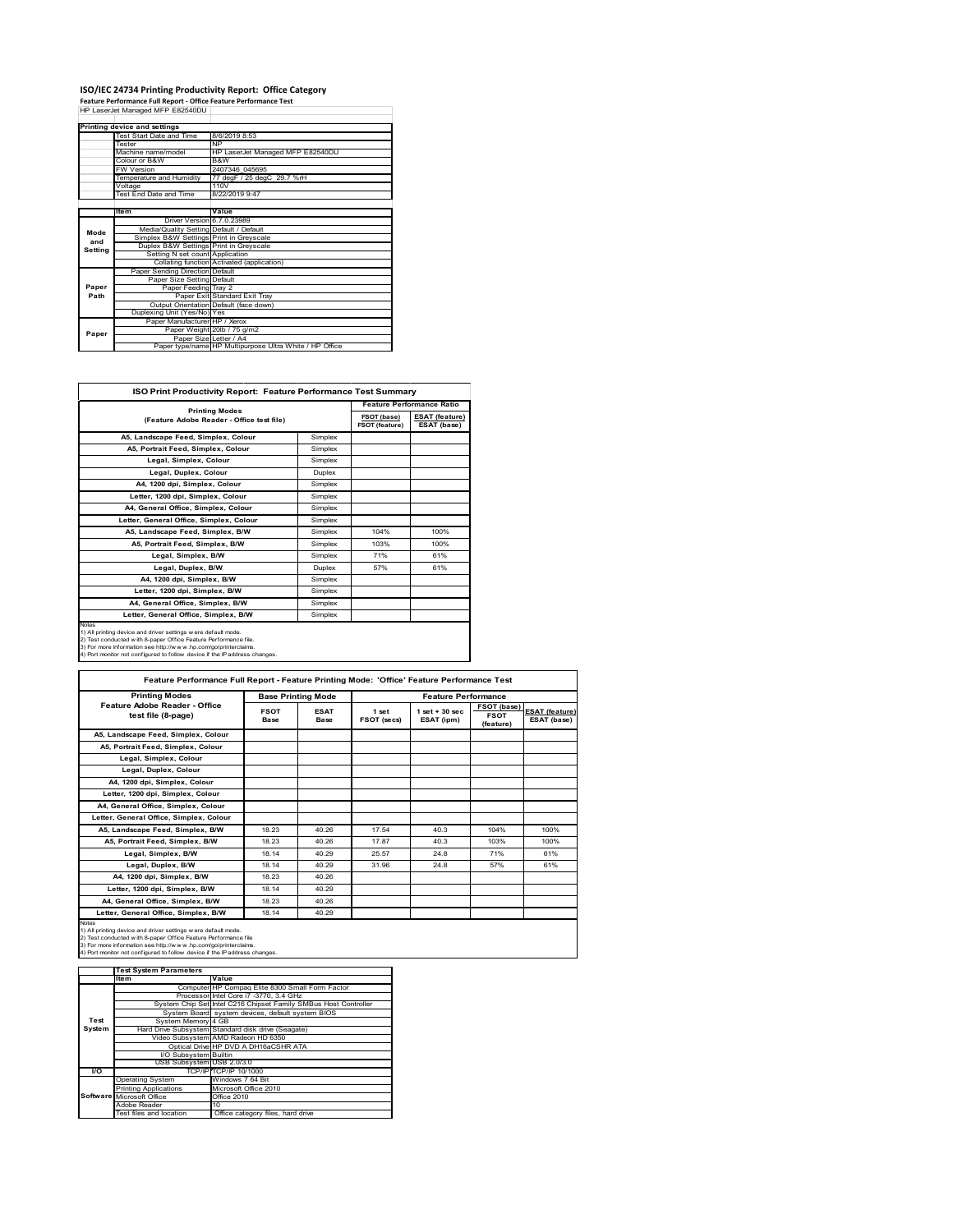#### **ISO/IEC 17629 First Print Out Time Report: Office Category Full Detailed Test Report ‐ LETTER** HP LaserJet Managed MFP E82540DU  $\overline{1}$

|            | Printing device and settings               |                                  |
|------------|--------------------------------------------|----------------------------------|
|            | Test Start Date and Time                   | 8/6/2019 8:53                    |
|            | Tester                                     | <b>NP</b>                        |
|            | Machine name/model                         | HP LaserJet Managed MFP E82540DU |
|            | Colour or B&W                              | B&W                              |
|            | <b>FW Version</b>                          | 2407346 045695                   |
|            | Configuration (options)                    | Default                          |
|            | Controller                                 | <b>Unknown</b>                   |
|            | Printing device page count                 | Not Specified                    |
|            | Printing supplies page count Not Specified |                                  |
|            | Temperature and Humidity                   | 77 degF / 25 degC 29.7 %rH       |
|            | Voltage                                    | 110V                             |
|            | <b>Test End Date and Time</b>              | 8/22/2019 9:47                   |
|            |                                            |                                  |
|            | ltem                                       | Value                            |
| Mode       | PDL and driver version                     | 6.7.0.23989                      |
| and        | Print Quality mode                         | default                          |
| Setting    | <b>B&amp;W</b> settings                    | default                          |
|            | Paper feed orientation                     | Short Edge                       |
| Paper      | Paper type setting                         | default                          |
|            | Paper feeding                              | Standard cassette                |
|            | Paper exit                                 | Standard exit tray               |
| Paper Path | Output orientation                         | default (face up or face down)   |

**ISO First Page Out Time Summary Report: Office Category**

**FPOT from Ready (seconds)** Simplex Duplex Summary Report: **Letter** Notes<br>1) All printing device and driver settings were default mode.<br>2) For the BW results, the print driver was set to "print in BW".<br>3) For more information see http://www.hp.com/golprinterclaims.<br>4) Port monitor not conf **B&W**

|                                                          | ISO First Page Out Time Report: Office Category                                                                                                                                                                                                                                                                                                                                                             |                            |                            |                              |                            |                   |                   |
|----------------------------------------------------------|-------------------------------------------------------------------------------------------------------------------------------------------------------------------------------------------------------------------------------------------------------------------------------------------------------------------------------------------------------------------------------------------------------------|----------------------------|----------------------------|------------------------------|----------------------------|-------------------|-------------------|
| <b>Detailed Report: LETTER</b>                           |                                                                                                                                                                                                                                                                                                                                                                                                             |                            |                            |                              |                            |                   |                   |
|                                                          |                                                                                                                                                                                                                                                                                                                                                                                                             | Word<br>(seconds)          | Excel<br>(seconds)         | Adobe<br>Reader<br>(seconds) | Average<br>(seconds)       | <b>Delay Time</b> |                   |
|                                                          | FPOT from Ready - Simplex                                                                                                                                                                                                                                                                                                                                                                                   |                            |                            |                              |                            |                   |                   |
|                                                          | FPOT from Ready - Duplex                                                                                                                                                                                                                                                                                                                                                                                    |                            |                            |                              |                            |                   |                   |
| <b>Color Mode</b><br><b>B&amp;W Mode</b><br><b>Notes</b> | FPOT from Sleep - Simplex                                                                                                                                                                                                                                                                                                                                                                                   |                            |                            | N/A                          |                            |                   |                   |
|                                                          | Recovery Time                                                                                                                                                                                                                                                                                                                                                                                               |                            |                            |                              |                            |                   |                   |
|                                                          | FPOT from Off - Simplex                                                                                                                                                                                                                                                                                                                                                                                     |                            |                            |                              |                            |                   |                   |
|                                                          | Warm-up Time                                                                                                                                                                                                                                                                                                                                                                                                |                            |                            |                              |                            |                   |                   |
|                                                          | FPOT from Ready - Simplex                                                                                                                                                                                                                                                                                                                                                                                   | 6.90                       | 7.05                       | 7.62                         | 7.19                       | 20 Seconds        |                   |
|                                                          | FPOT from Ready - Duplex                                                                                                                                                                                                                                                                                                                                                                                    |                            |                            |                              |                            |                   |                   |
|                                                          | FPOT from Sleep - Simplex                                                                                                                                                                                                                                                                                                                                                                                   |                            |                            | 22.04                        |                            | 76 Minutes        |                   |
|                                                          | Recovery Time                                                                                                                                                                                                                                                                                                                                                                                               |                            |                            | 14.4                         |                            |                   |                   |
|                                                          | FPOT from Off - Simplex                                                                                                                                                                                                                                                                                                                                                                                     |                            |                            | 159.19                       |                            |                   |                   |
|                                                          | Warm-up Time                                                                                                                                                                                                                                                                                                                                                                                                |                            |                            | 151.57                       |                            |                   |                   |
|                                                          | 1) All printing device and driver settings w ere default mode.<br>2) For the B/W results, the print driver was set to "print in B/W".<br>3) For more information see http://www.hp.com/go/printerclaims.<br>4) Port monitor not configured to follow device if the IP address changes.<br>5) Page counts w ere collected after completion of the tests.<br>6) Details for FPOT from Sleep are show n below. |                            |                            |                              |                            |                   |                   |
| <b>HP Data Table</b>                                     |                                                                                                                                                                                                                                                                                                                                                                                                             |                            |                            |                              |                            |                   |                   |
| <b>Detailed Report: LETTER</b>                           |                                                                                                                                                                                                                                                                                                                                                                                                             | <b>FPOT Ava</b><br>(se cs) | FPOT (secs)<br>Iteration 1 | FPOT (secs)<br>Iteration 2   | FPOT (secs)<br>Iteration 3 | Application       | <b>Delay Time</b> |
|                                                          | FPOT from Sleep                                                                                                                                                                                                                                                                                                                                                                                             | N/A                        | N/A                        | N/A                          | N/A                        | Adobe Reader      |                   |
| <b>Color Mode</b>                                        | FPOT from Sleep (15 minutes)<br>HP/Non ISO Test                                                                                                                                                                                                                                                                                                                                                             | N/A                        | N/A                        | N/A                          | N/A                        | Adobe Reader      |                   |
|                                                          | FPOT from Sleep                                                                                                                                                                                                                                                                                                                                                                                             | 22.04                      | 22.11                      | 21.97                        | N/A                        | Adobe Reader      | 76 Minutes        |
| <b>B&amp;W Mode</b>                                      | FPOT from Sleep (15 minutes)<br>HP/Non ISO Test                                                                                                                                                                                                                                                                                                                                                             | 19.15                      | 18.39                      | 19.90                        | N/A                        | Adobe Reader      | 15 Minutes        |
| Notes                                                    | 1) All printing device and driver settings w ere default mode.<br>2) For the B/W results, the print driver was set to "print in B/W".<br>3 DLP includes detailed iterations as data measurements may vary run to run.                                                                                                                                                                                       |                            |                            |                              |                            |                   |                   |

1 Ion<br>Computer Market He Compaq Elite 8300 Small Form Factor<br>Processor Intel Core in 173770, 3.4 GHz<br>System Doing Set Intel C2fe Chipset Family SMBus Host Controller<br>System Board system devices, default system BIOS Your Chours<br>System Memory<br>System Board<br>Hard Drive Subsystem<br>Hideo Subsystem<br>Ontical Drive Hard Drive Subsystem Standard disk drive (Seagate) Video Subsystem AMD Radeon HD 6350 Optical Drive HP DVD A DH16aCSHR ATA **I**Subsystem Builtin USB Subsystem USB 2.0/3.0 Operating System Windows 7 Business/Ultimate, 64 bit, Build 7601, SP 1 Microsoft Office 2010 SP2 Adobe Reader 10.1.4 Print Driver 6.7.0.23989 **Test System Software Test System Para Printing Device Connection** TCP/IP 10/1000 inting Applications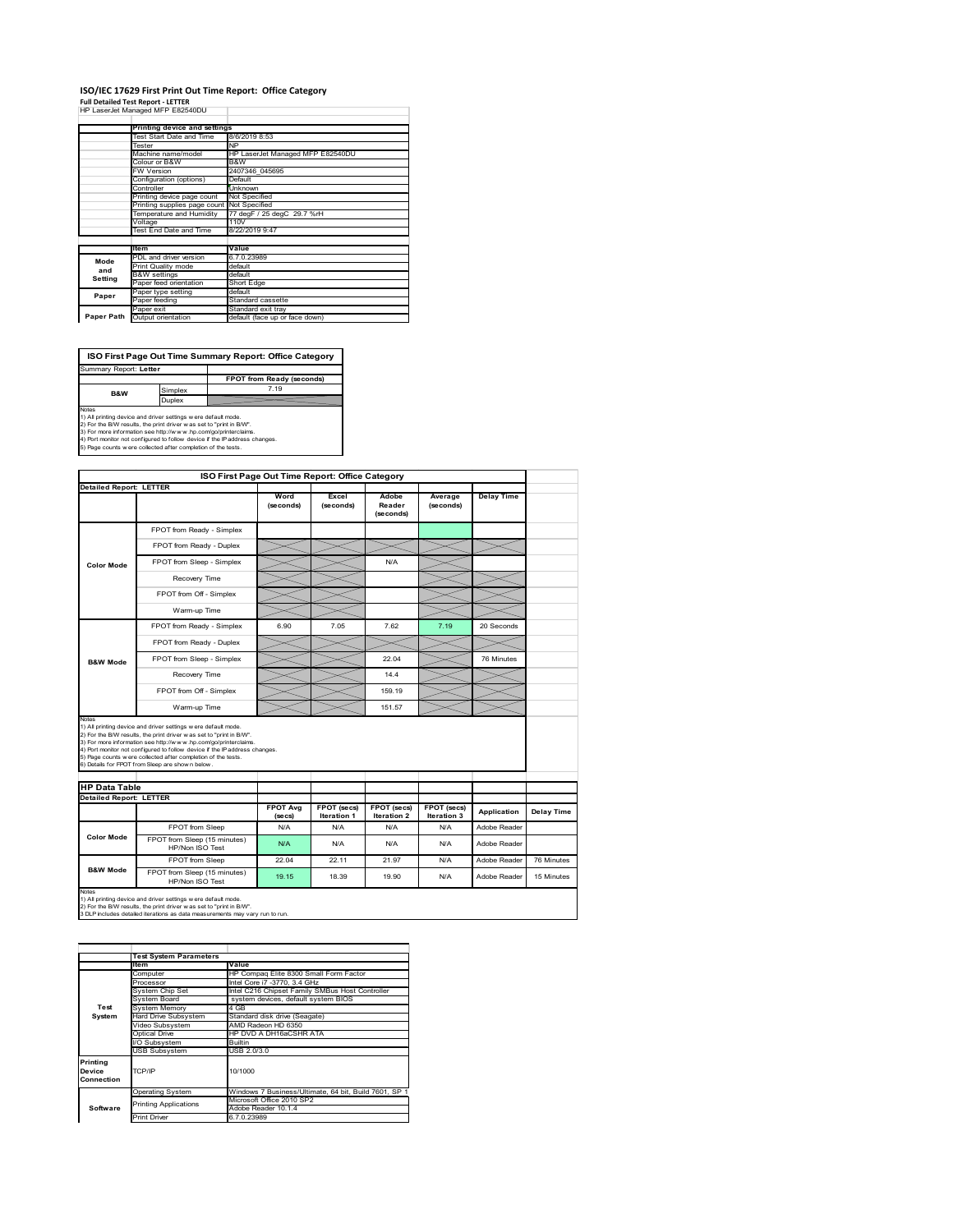#### **ISO/IEC 17629 First Print Out Time Report: Office Category Full Detailed Test Report ‐ A4** HP LaserJet Managed MFP E82540DU

|            | Printing device and settings |                                  |
|------------|------------------------------|----------------------------------|
|            | Test Start Date and Time     | 8/6/2019 8:53                    |
|            | Tester                       | <b>NP</b>                        |
|            | Machine name/model           | HP LaserJet Managed MFP E82540DU |
|            | Colour or B&W                | B&W                              |
|            | FW Version                   | 2407346 045695                   |
|            | Configuration (options)      | Default                          |
|            | Controller                   | Unknown                          |
|            | Printing device page count   | Not Specified                    |
|            | Printing supplies page count | Not Specified                    |
|            | Temperature and Humidity     | 77 degF / 25 degC 29.7 %rH       |
|            | Voltage                      | 110V                             |
|            | Test End Date and Time       | 8/22/2019 9:47                   |
|            |                              |                                  |
|            | ltem                         | Value                            |
| Mode       | PDL and driver version       | 6.7.0.23989                      |
| and        | Print Quality mode           | default                          |
| Setting    | <b>B&amp;W</b> settings      | default                          |
|            | Paper feed orientation       | Short Edge                       |
| Paper      | Paper type setting           | default                          |
|            | Paper feeding                | Standard cassette                |
|            | Paper exit                   | Standard exit tray               |
| Paper Path | Output orientation           | default (face up or face down)   |

**ISO First Page Out Time Summary Report: Office Category**

**FPOT from Ready (se** Simplex 7.17 Duplex Notes<br>1) All printing device and driver settings were default mode.<br>2) For the BW results, the print driver was set to "print in BW".<br>3) For more information see http://www.hp.com/go/printerclaims.<br>4) Port monitor not conf Summary Report: A4 **B&W**

|                            |                                                                                                                                                                                                                                                                                                                                                                                                             | ISO First Page Out Time Report: Office Category |                           |                              |                      |                    |                   |
|----------------------------|-------------------------------------------------------------------------------------------------------------------------------------------------------------------------------------------------------------------------------------------------------------------------------------------------------------------------------------------------------------------------------------------------------------|-------------------------------------------------|---------------------------|------------------------------|----------------------|--------------------|-------------------|
| <b>Detailed Report: A4</b> |                                                                                                                                                                                                                                                                                                                                                                                                             | Word<br>(seconds)                               | Excel<br>(seconds)        | Adobe<br>Reader<br>(seconds) | Average<br>(seconds) | <b>Delay Time</b>  |                   |
|                            | FPOT from Ready - Simplex                                                                                                                                                                                                                                                                                                                                                                                   |                                                 |                           |                              |                      |                    |                   |
|                            | FPOT from Ready - Duplex                                                                                                                                                                                                                                                                                                                                                                                    |                                                 |                           |                              |                      |                    |                   |
| <b>Color Mode</b>          | FPOT from Sleep - Simplex                                                                                                                                                                                                                                                                                                                                                                                   |                                                 |                           | N/A                          |                      |                    |                   |
|                            | Recovery Time                                                                                                                                                                                                                                                                                                                                                                                               |                                                 |                           |                              |                      |                    |                   |
|                            | FPOT from Off - Simplex                                                                                                                                                                                                                                                                                                                                                                                     |                                                 |                           |                              |                      |                    |                   |
|                            | Warm-up Time                                                                                                                                                                                                                                                                                                                                                                                                |                                                 |                           |                              |                      |                    |                   |
|                            | FPOT from Ready - Simplex                                                                                                                                                                                                                                                                                                                                                                                   | 6.90                                            | 7.10                      | 7.49                         | 7.17                 | 20 Seconds         |                   |
|                            | FPOT from Ready - Duplex                                                                                                                                                                                                                                                                                                                                                                                    |                                                 |                           |                              |                      |                    |                   |
| <b>B&amp;W Mode</b>        | FPOT from Sleep - Simplex                                                                                                                                                                                                                                                                                                                                                                                   |                                                 |                           | 22.12                        |                      | 76 Minutes         |                   |
|                            | Recovery Time                                                                                                                                                                                                                                                                                                                                                                                               |                                                 |                           | 146                          |                      |                    |                   |
|                            |                                                                                                                                                                                                                                                                                                                                                                                                             |                                                 |                           |                              |                      |                    |                   |
|                            | FPOT from Off - Simplex                                                                                                                                                                                                                                                                                                                                                                                     |                                                 |                           | 166.51                       |                      |                    |                   |
| Notes                      | Warm-up Time                                                                                                                                                                                                                                                                                                                                                                                                |                                                 |                           | 159.02                       |                      |                    |                   |
| <b>HP Data Table</b>       | 1) All printing device and driver settings w ere default mode.<br>2) For the B/W results, the print driver was set to "print in B/W".<br>3) For more information see http://www.hp.com/go/printerclaims.<br>4) Port monitor not configured to follow device if the IP address changes.<br>5) Page counts w ere collected after completion of the tests.<br>6) Details for FPOT from Sleep are show n below. |                                                 |                           |                              |                      |                    |                   |
| <b>Detailed Report: A4</b> |                                                                                                                                                                                                                                                                                                                                                                                                             | <b>FPOT Ava</b>                                 | FPOT (secs)               | FPOT (secs)                  | <b>FPOT</b> (secs)   | <b>Application</b> | <b>Delay Time</b> |
|                            | FPOT from Sleep                                                                                                                                                                                                                                                                                                                                                                                             | (se cs)<br>N/A                                  | <b>Iteration 1</b><br>N/A | <b>Iteration 2</b><br>N/A    | Iteration 3<br>N/A   | Adobe Reader       |                   |
| <b>Color Mode</b>          | FPOT from Sleep (15 minutes)<br>HP/Non ISO Test                                                                                                                                                                                                                                                                                                                                                             | N/A                                             | N/A                       | N/A                          | N/A                  | Adobe Reader       |                   |
| <b>B&amp;W Mode</b>        | FPOT from Sleep                                                                                                                                                                                                                                                                                                                                                                                             | 22.12                                           | 22.16                     | 22.08                        | N/A                  | Adobe Reader       | 76 Minutes        |

1) All printing device and driver settings w ere default mode.<br>2) For the B/W results, the print driver w as set to "print in B/W".<br>3 DLP includes detailed iterations as data measurements may vary run to run.

|                                                       | <b>Test System Parameters</b> |                                                       |  |  |
|-------------------------------------------------------|-------------------------------|-------------------------------------------------------|--|--|
|                                                       | ltem<br>Value                 |                                                       |  |  |
|                                                       | Computer                      | HP Compag Elite 8300 Small Form Factor                |  |  |
|                                                       | Processor                     | Intel Core i7 -3770, 3.4 GHz                          |  |  |
|                                                       | System Chip Set               | Intel C216 Chipset Family SMBus Host Controller       |  |  |
|                                                       | System Board                  | system devices, default system BIOS                   |  |  |
| Test                                                  | System Memory                 | 4 GB                                                  |  |  |
| System                                                | Hard Drive Subsystem          | Standard disk drive (Seagate)                         |  |  |
|                                                       | Video Subsystem               | AMD Radeon HD 6350                                    |  |  |
|                                                       | Optical Drive                 | HP DVD A DH16aCSHR ATA                                |  |  |
|                                                       | I/O Subsystem                 | <b>Builtin</b>                                        |  |  |
|                                                       | <b>USB Subsystem</b>          | USB 2.0/3.0                                           |  |  |
| Printing<br>Device<br>TCP/IP<br>10/1000<br>Connection |                               |                                                       |  |  |
|                                                       | Operating System              | Windows 7 Business/Ultimate, 64 bit, Build 7601, SP 1 |  |  |
|                                                       | <b>Printing Applications</b>  | Microsoft Office 2010 SP2                             |  |  |
| Software                                              |                               | Adobe Reader 10.1.4                                   |  |  |
|                                                       | <b>Print Driver</b>           | 6.7.0.23989                                           |  |  |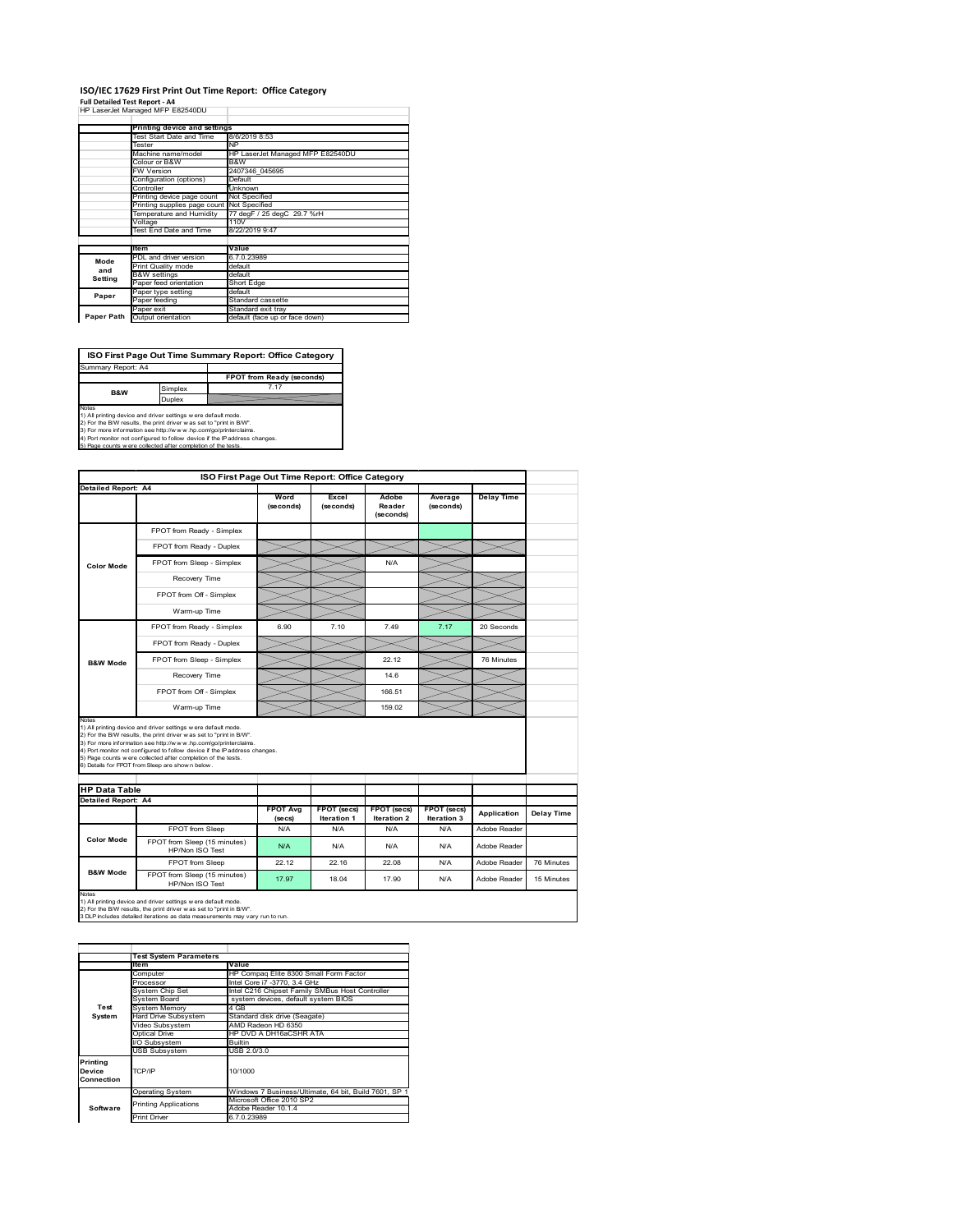### **ISO/IEC 29183 Copy Productivity Report**

#### **Full Detailed Test Report ‐ LETTER**

|      | HP LaserJet Managed MFP E82540DU        |                                                     |  |
|------|-----------------------------------------|-----------------------------------------------------|--|
|      | <b>Machine Setup Information</b>        |                                                     |  |
|      | Test Start Date and Time 8/14/2019 8:09 |                                                     |  |
|      | <b>Tester</b> NP                        |                                                     |  |
|      |                                         | Machine name/model HP LaserJet Managed MFP E82540DU |  |
|      | Colour or B&W B&W                       |                                                     |  |
|      |                                         | FW Version 2407346 045695                           |  |
|      | Configuration (options) Not Specified   |                                                     |  |
|      |                                         | Temperature and Humidity 77 degF / 25 degC 29.7 %rH |  |
|      | Test End Date and Time: 8/26/2019 11:51 |                                                     |  |
|      |                                         |                                                     |  |
|      | Pre-set Item                            | <b>Pre-set Value</b>                                |  |
|      | <b>Output Resolution Default</b>        |                                                     |  |
|      | Output Quality Default                  |                                                     |  |
| Mode |                                         | Copying Mode Colour for Colour and B&W for B&W      |  |
|      | Auto Donaity Adjustment Default         |                                                     |  |

|           | Auto Density Adjustment Default  |                                                         |
|-----------|----------------------------------|---------------------------------------------------------|
|           |                                  | Collating function Set in Control Panel                 |
| Paper     | Paper Sending Direction Default  |                                                         |
|           | Paper Type Setting Default       |                                                         |
| Paper     | Paper Feeding Tray 2             |                                                         |
| Path      | Paper Exit Default               |                                                         |
|           |                                  | Face Up Exit Default (face down)                        |
|           | <b>Fixing Capability Default</b> |                                                         |
| Temporary | Image Quality Stability Default  |                                                         |
| Stop      | Capacity of Paper Default        |                                                         |
|           | Others None                      |                                                         |
|           |                                  |                                                         |
|           | Paper Manufacturer HP / Xerox    |                                                         |
| Paper     |                                  | Paper Weight 20lb / 75 g/m2                             |
|           | Paper Size Letter / A4           |                                                         |
|           |                                  | Paper type/name HP Multipurpose Ultra White / HP Office |

| Summary Report: Letter |              |             |
|------------------------|--------------|-------------|
|                        |              |             |
|                        | <b>SFCOT</b> | sESAT (ipm) |
| <b>B&amp;W</b>         | 5.28         | 40.25       |

Notes

First Copy Out and Copy Speed measured using ISO/IEC 29183, excludes first set of test documents. For more information see http://w w w .hp.com/go/printerclaims. Exact speed varies depending on the system configuration and document.

Only Target A w as used, all test documents have the same Saturated throughput. Reference ISO/IEC29183:2010 Clause 5, Sections 5.3.1 and 5.3.2

| Detailed Report: LETTER |     |                               |      |       |             |                |             |  |
|-------------------------|-----|-------------------------------|------|-------|-------------|----------------|-------------|--|
|                         |     |                               |      |       | sEFTP (ipm) |                |             |  |
|                         |     | sFCOT (secs)<br><b>Target</b> |      | 1copy | 1copy+30sec | 1copy+4minutes | sESAT (ipm) |  |
|                         |     | A                             | 5.28 | 11.36 | 33.78       | 39.31          | 40.25       |  |
|                         |     |                               |      |       | 22 sets     | 169 sets       |             |  |
|                         |     | B                             |      |       |             |                |             |  |
|                         |     |                               |      |       |             |                |             |  |
|                         | B&W | C                             |      |       |             |                |             |  |
|                         |     |                               |      |       |             |                |             |  |
|                         |     | D                             |      |       |             |                |             |  |
|                         |     |                               |      |       |             |                |             |  |
|                         |     | Average                       | 5.28 | 11.36 | 33.78       | 39.31          | 40.25       |  |

Notes

First Copy Out and Copy Speed measured using ISO/IEC 29183, excludes first set of test documents. For more information see http://w w w .hp.com/go/printerclaims. Exact speed varies depending on the system configuration and document. Only Target A w as used, all test documents have the same Saturated throughput. Reference ISO/IEC29183:2010 Clause 5, Sections 5.3.1 and 5.3.2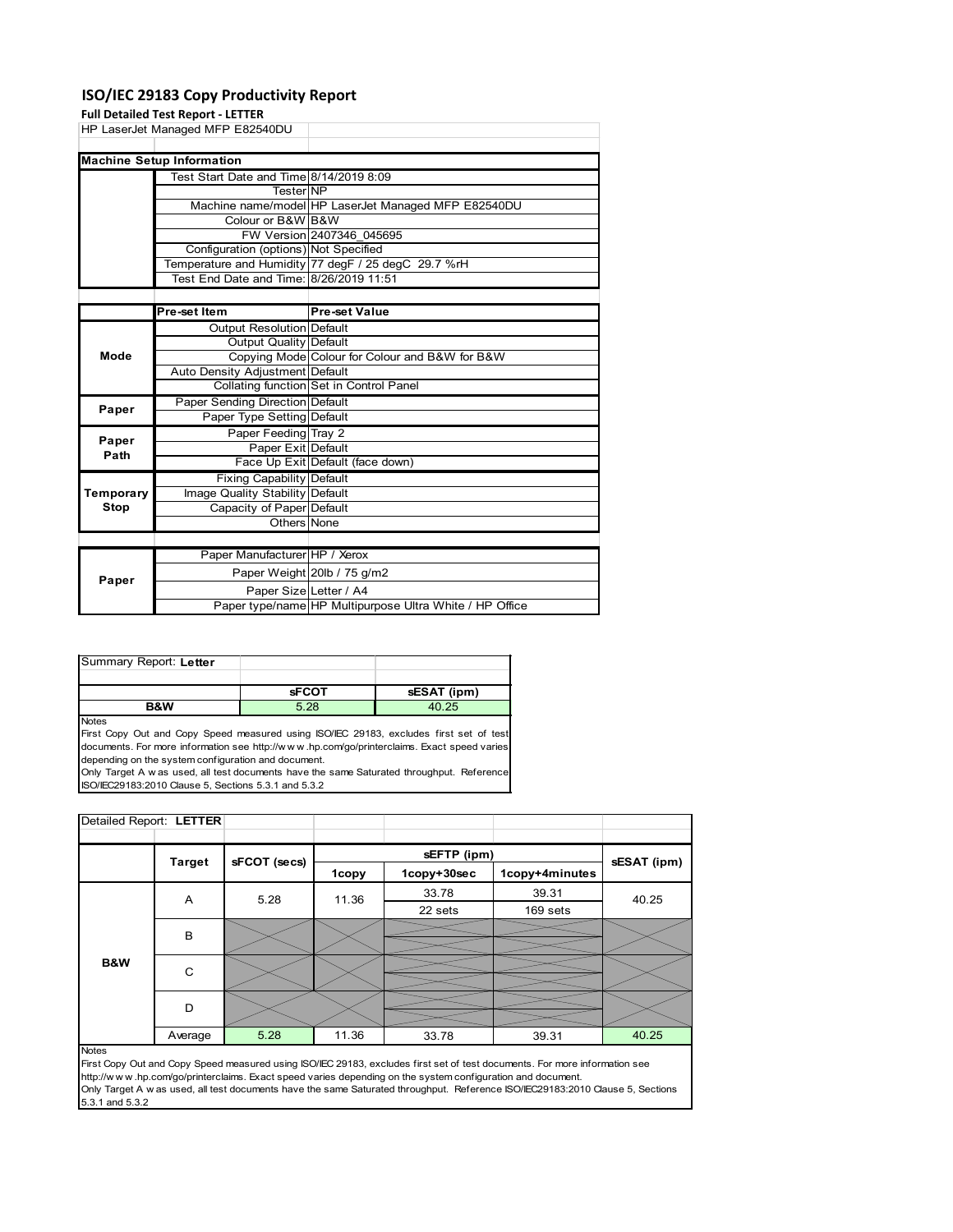### **ISO/IEC 29183 Copy Productivity Report**

#### **Full Detailed Test Report ‐ A4**

|     | HP LaserJet Managed MFP E82540DU        |                                                     |  |
|-----|-----------------------------------------|-----------------------------------------------------|--|
|     | <b>Machine Setup Information</b>        |                                                     |  |
|     | Test Start Date and Time 8/14/2019 8:09 |                                                     |  |
|     | <b>TesterINP</b>                        |                                                     |  |
|     |                                         | Machine name/model HP LaserJet Managed MFP E82540DU |  |
|     | Colour or B&W B&W                       |                                                     |  |
|     |                                         | FW Version 2407346 045695                           |  |
|     | Configuration (options) Not Specified   |                                                     |  |
|     |                                         | Temperature and Humidity 77 degF / 25 degC 29.7 %rH |  |
|     | Test End Date and Time: 8/26/2019 11:51 |                                                     |  |
|     |                                         |                                                     |  |
|     | <b>Pre-set Item</b>                     | <b>Pre-set Value</b>                                |  |
|     | <b>Output Resolution Default</b>        |                                                     |  |
|     | <b>Output Quality Default</b>           |                                                     |  |
| . . |                                         | <br>$- \cdot \cdot \cdot$                           |  |

| Mode          | Output Quality   Dolault         |                                                         |
|---------------|----------------------------------|---------------------------------------------------------|
|               |                                  | Copying Mode Colour for Colour and B&W for B&W          |
|               | Auto Density Adjustment Default  |                                                         |
|               |                                  | Collating function Set in Control Panel                 |
| Paper         | Paper Sending Direction Default  |                                                         |
|               | Paper Type Setting Default       |                                                         |
| Paper<br>Path | Paper Feeding Tray 2             |                                                         |
|               | Paper Exit Default               |                                                         |
|               |                                  | Face Up Exit Default (face down)                        |
|               | <b>Fixing Capability Default</b> |                                                         |
| Temporary     | Image Quality Stability Default  |                                                         |
| Stop          | Capacity of Paper Default        |                                                         |
|               | Others None                      |                                                         |
|               |                                  |                                                         |
|               | Paper Manufacturer HP / Xerox    |                                                         |
| Paper         |                                  | Paper Weight 20lb / 75 g/m2                             |
|               | Paper Size Letter / A4           |                                                         |
|               |                                  | Paper type/name HP Multipurpose Ultra White / HP Office |

| <b>B&amp;W</b>     | ാറ           |             |
|--------------------|--------------|-------------|
|                    | <b>SFCOT</b> | sESAT (ipm) |
|                    |              |             |
| Summary Report: A4 |              |             |

Notes First Copy Out and Copy Speed measured using ISO/IEC 29183, excludes first set of test documents. For more information see http://w w w .hp.com/go/printerclaims. Exact speed varies depending on the system configuration and document.

Only Target A w as used, all test documents have the same Saturated throughput. Reference ISO/IEC29183:2010 Clause 5, Sections 5.3.1 and 5.3.2

| Detailed Report: A4 |               |              |       |             |                |             |
|---------------------|---------------|--------------|-------|-------------|----------------|-------------|
|                     |               |              |       | sEFTP (ipm) |                |             |
|                     | <b>Target</b> | sFCOT (secs) | 1copy | 1copy+30sec | 1copy+4minutes | sESAT (ipm) |
|                     | A             | 5.32         | 11.29 | 34.53       | 39.58          | 40.25       |
|                     |               |              |       | 22 sets     | 174 sets       |             |
|                     | B             |              |       |             |                |             |
| B&W                 |               |              |       |             |                |             |
|                     | C             |              |       |             |                |             |
|                     |               |              |       |             |                |             |
|                     | D             |              |       |             |                |             |
|                     |               |              |       |             |                |             |
|                     | Average       | 5.32         | 11.29 | 34.53       | 39.58          | 40.25       |
| <b>Notes</b>        |               |              |       |             |                |             |

First Copy Out and Copy Speed measured using ISO/IEC 29183, excludes first set of test documents. For more information see http://w w w .hp.com/go/printerclaims. Exact speed varies depending on the system configuration and document. Only Target A w as used, all test documents have the same Saturated throughput. Reference ISO/IEC29183:2010 Clause 5, Sections 5.3.1 and 5.3.2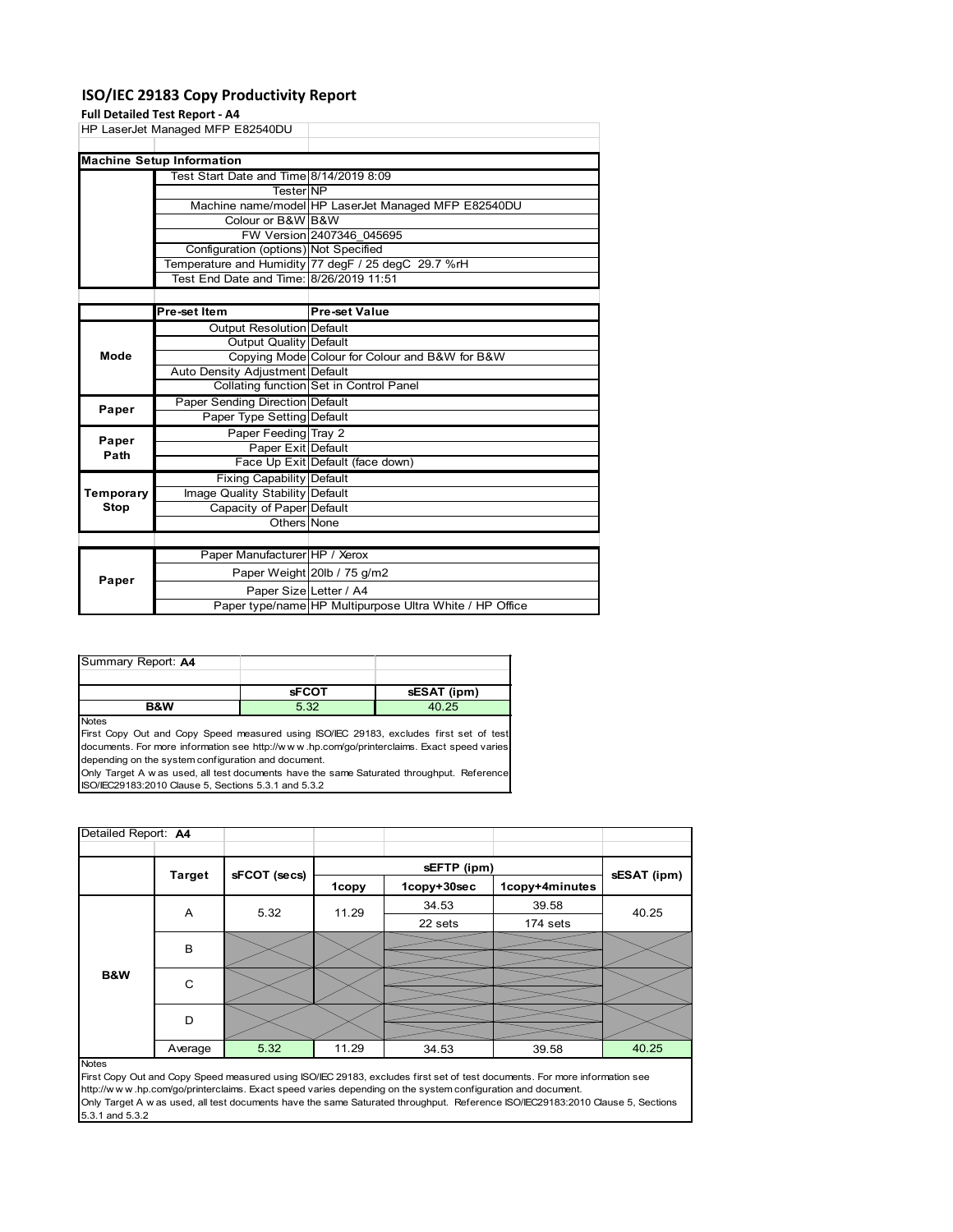### **ISO/IEC 24735 Copy Productivity Report**

**Full Detailed Test Report ‐ LETTER**

| <b>Machine Setup Information</b>        |                                                                 |  |  |  |
|-----------------------------------------|-----------------------------------------------------------------|--|--|--|
| Test Start Date and Time 8/14/2019 8:26 |                                                                 |  |  |  |
| <b>TesterINP</b>                        |                                                                 |  |  |  |
|                                         | Machine name/model HP LaserJet Managed MFP E82540DU             |  |  |  |
| Colour or B&W B&W                       |                                                                 |  |  |  |
|                                         | FW Version 2407346 045695                                       |  |  |  |
| Configuration (options) Not Specified   |                                                                 |  |  |  |
|                                         | Temperature and Humidity 77 degF / 25 degC 29.7 %rH             |  |  |  |
| Test End Date and Time: 8/26/2019 6:56  |                                                                 |  |  |  |
|                                         |                                                                 |  |  |  |
| Pre-set Item                            | <b>Pre-set Value</b>                                            |  |  |  |
| Output Resolution Default               |                                                                 |  |  |  |
| Output Quality Default                  |                                                                 |  |  |  |
| Copying Mode Default                    |                                                                 |  |  |  |
| Auto Density Adjustment Default         |                                                                 |  |  |  |
|                                         | Collating function Activated (if not activated in default mode) |  |  |  |
| <b>Paper Sending Direction Default</b>  |                                                                 |  |  |  |
| Paper Type Setting Default              |                                                                 |  |  |  |
|                                         | Paper Feeding Standard cassette                                 |  |  |  |
|                                         | Paper Exit Standard exit tray                                   |  |  |  |
| Face Up Exit Default                    |                                                                 |  |  |  |
| <b>Fixing Capability Default</b>        |                                                                 |  |  |  |
| Image Quality Stability Default         |                                                                 |  |  |  |
| Capacity of Paper Default               |                                                                 |  |  |  |
|                                         | Others Default                                                  |  |  |  |
|                                         |                                                                 |  |  |  |
| Paper Manufacturer HP / Xerox           |                                                                 |  |  |  |
|                                         | Paper Weight 20lb / 75 g/m2                                     |  |  |  |
| Paper Size Letter / A4                  |                                                                 |  |  |  |

| <b>ISO/IEC 24735 Copy Productivity Report</b>                       |         |             |            |                 |                  |                   |
|---------------------------------------------------------------------|---------|-------------|------------|-----------------|------------------|-------------------|
| Detailed Report: LETTER                                             |         |             |            |                 |                  |                   |
|                                                                     | Copying | FSOT (secs) |            | EFTP (ipm)      |                  | <b>ESAT (ipm)</b> |
|                                                                     | Mode    | 1 set only  | 1 set only | $1$ set + 30sec | 1 set $+$ 4 min  | $1$ set + 30sec   |
| <b>Color Mode</b>                                                   | 1:1     |             | (1 set)    |                 |                  |                   |
|                                                                     | 1:2     |             | (1 set)    |                 |                  |                   |
|                                                                     | 2:2     |             | (1 set )   |                 |                  |                   |
|                                                                     | 1:1     | 12.93       | 18.56      | 35.54<br>8 sets | 39.26<br>42 sets | 40.27             |
| <b>B&amp;W</b> mode                                                 | 1:2     | 20.92       | 11.46      | 30.70<br>8 sets |                  | 40.40             |
|                                                                     | 2:2     | 20.96       | 11.44      | 30.66<br>8 sets |                  | 40.40             |
| <b>Notes</b><br>Reports located: http://www.hp.com/go/printerclaims |         |             |            |                 |                  |                   |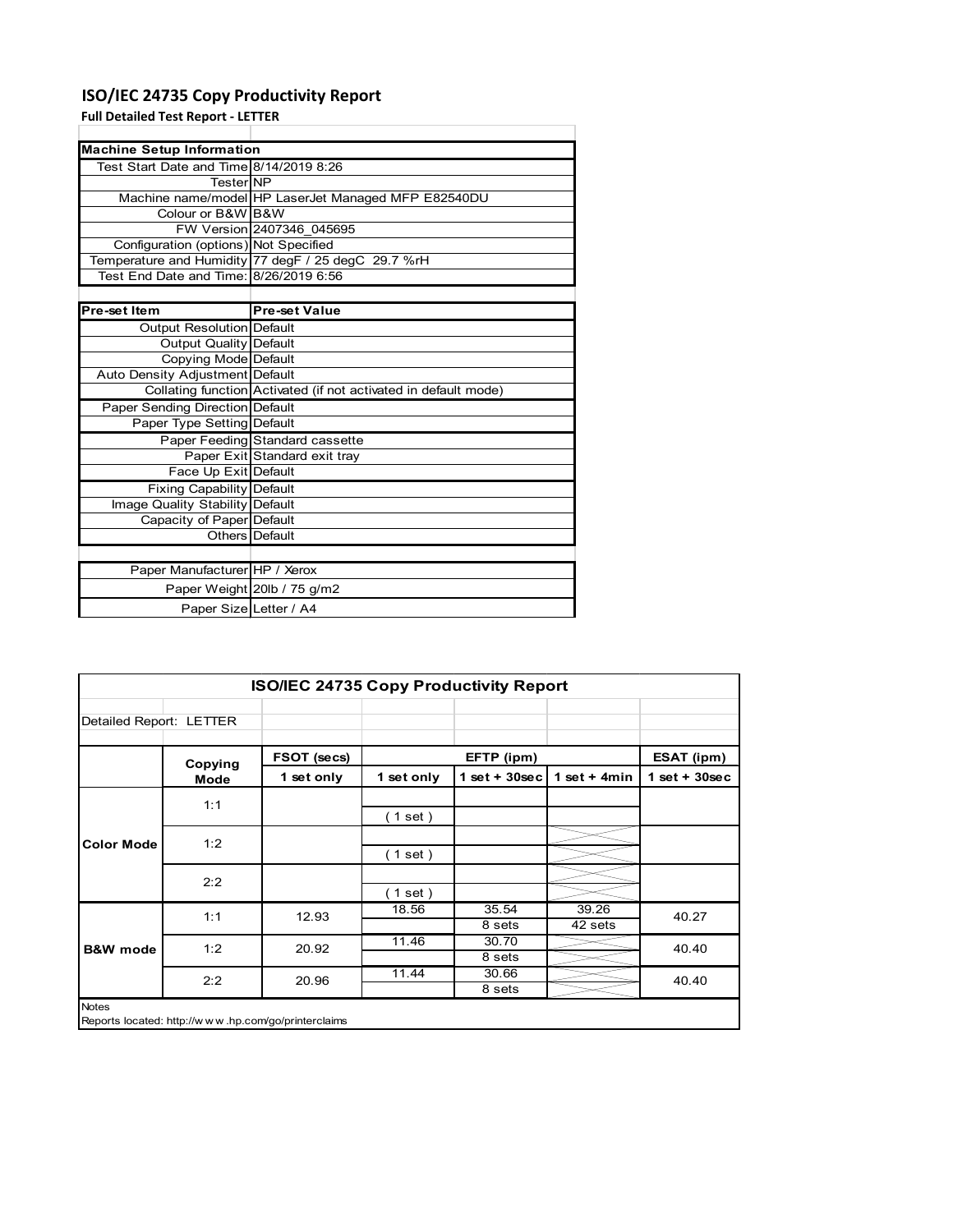## **ISO/IEC 24735 Copy Productivity Report**

### **Full Detailed Test Report ‐ A4**

| <b>Machine Setup Information</b>        |                                                                 |  |  |  |
|-----------------------------------------|-----------------------------------------------------------------|--|--|--|
| Test Start Date and Time 8/14/2019 8:26 |                                                                 |  |  |  |
| <b>Tester NP</b>                        |                                                                 |  |  |  |
|                                         | Machine name/model HP LaserJet Managed MFP E82540DU             |  |  |  |
| Colour or B&W B&W                       |                                                                 |  |  |  |
|                                         | FW Version 2407346 045695                                       |  |  |  |
| Configuration (options) Not Specified   |                                                                 |  |  |  |
|                                         | Temperature and Humidity 77 degF / 25 degC 29.7 %rH             |  |  |  |
| Test End Date and Time: 8/26/2019 6:56  |                                                                 |  |  |  |
|                                         |                                                                 |  |  |  |
| Pre-set Item                            | <b>Pre-set Value</b>                                            |  |  |  |
| Output Resolution Default               |                                                                 |  |  |  |
| <b>Output Quality Default</b>           |                                                                 |  |  |  |
| Copying Mode Default                    |                                                                 |  |  |  |
| Auto Density Adjustment Default         |                                                                 |  |  |  |
|                                         | Collating function Activated (if not activated in default mode) |  |  |  |
| <b>Paper Sending Direction Default</b>  |                                                                 |  |  |  |
| Paper Type Setting Default              |                                                                 |  |  |  |
|                                         | Paper Feeding Standard cassette                                 |  |  |  |
|                                         | Paper Exit Standard exit tray                                   |  |  |  |
| Face Up Exit Default                    |                                                                 |  |  |  |
| <b>Fixing Capability Default</b>        |                                                                 |  |  |  |
| Image Quality Stability Default         |                                                                 |  |  |  |
| Capacity of Paper Default               |                                                                 |  |  |  |
|                                         | Others Default                                                  |  |  |  |
|                                         |                                                                 |  |  |  |
| Paper Manufacturer HP / Xerox           |                                                                 |  |  |  |
|                                         | Paper Weight 20lb / 75 g/m2                                     |  |  |  |
| Paper Size Letter / A4                  |                                                                 |  |  |  |

| <b>ISO/IEC 24735 Copy Productivity Report</b> |             |            |                 |                  |                 |  |
|-----------------------------------------------|-------------|------------|-----------------|------------------|-----------------|--|
| Detailed Report: A4                           |             |            |                 |                  |                 |  |
|                                               | FSOT (secs) |            | EFTP (ipm)      |                  | ESAT (ipm)      |  |
| Mode                                          | 1 set only  | 1 set only |                 | 1 set $+$ 4min   | $1$ set + 30sec |  |
| 1:1                                           |             | (1 set)    |                 |                  |                 |  |
| 1:2                                           |             | (1 set)    |                 |                  |                 |  |
| 2:2                                           |             | (1 set )   |                 |                  |                 |  |
| 1:1                                           | 12.20       | 19.67      | 34.94<br>7 sets | 38.70<br>42 sets | 40.25           |  |
| 1:2                                           | 21.14       | 11.34      | 29.62<br>7 sets |                  | 40.40           |  |
| 2:2                                           | 20.91       | 11.48      | 29.22           |                  | 40.38           |  |
|                                               | Copying     |            |                 | 7 sets           | $1$ set + 30sec |  |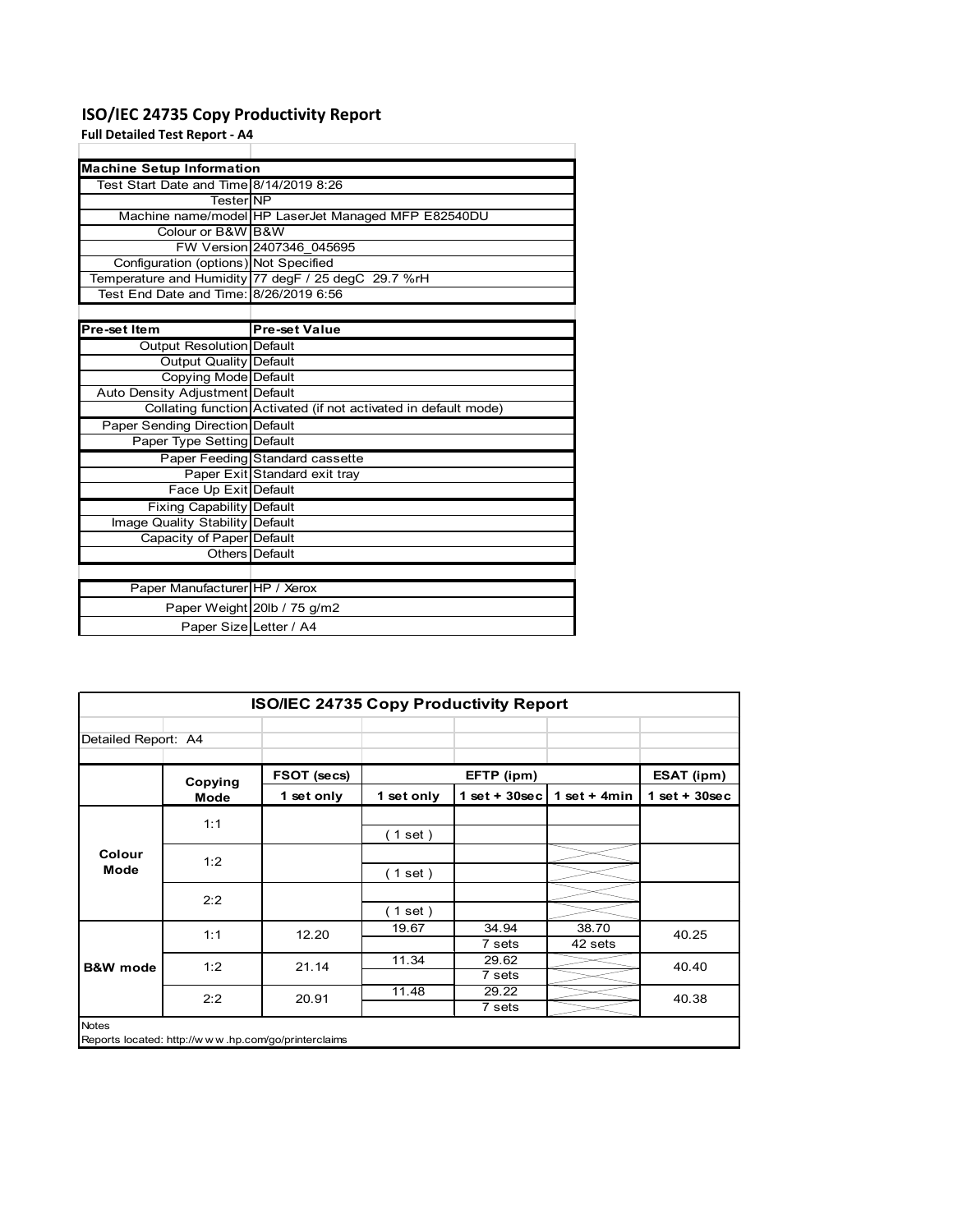#### **ISO/IEC 17991 Scanning Productivity Report**

#### **Full Detailed Test Report ‐ LETTER**

ADF Paper-path

|                    | <b>Machine Setup Information</b> |                                          |  |  |  |
|--------------------|----------------------------------|------------------------------------------|--|--|--|
|                    | Test Start Date and Time         | 8/19/2019 7:08                           |  |  |  |
|                    | Tester                           | NP.                                      |  |  |  |
|                    | Machine name/model               | HP LaserJet Managed MFP E82540DU         |  |  |  |
|                    | Colour or B&W                    | B&W                                      |  |  |  |
|                    | Configuration (options)          | Default                                  |  |  |  |
|                    | Temperature and Humidity         | 77 degF / 25 degC 29.7 %rH               |  |  |  |
|                    | Voltage                          | 110V                                     |  |  |  |
|                    | Test End Date and Time           | 8/19/2019 14:12                          |  |  |  |
|                    |                                  |                                          |  |  |  |
|                    | <b>Preset Item</b>               | <b>Preset Value</b>                      |  |  |  |
|                    | Scanning resolution              | default (200 dpi)                        |  |  |  |
|                    | Colour or grey scale/B&W         | default (colour)                         |  |  |  |
| Mode               | Duplex / simplex                 | default (simplex)                        |  |  |  |
| and                | Original page size               | default (A4)                             |  |  |  |
| Setting            | Paper feed orientation           | default (long edge)                      |  |  |  |
|                    | Scan destination                 | default (shared network)                 |  |  |  |
|                    | Storing File Type                | default (PDF-multi)                      |  |  |  |
|                    | Auto scan quality adjustment     | default (factory preset default setting) |  |  |  |
| <b>ADF</b>         | Paper feed direction             | default (long edge)                      |  |  |  |
| <b>Designation</b> | Output orientation               | default                                  |  |  |  |

| ISO/IEC 17991 - Scan Summary Report: ADF Productivity Measurement |  |  |
|-------------------------------------------------------------------|--|--|
|                                                                   |  |  |

Scanning unit default (duplex ADF)

| <b>Summary Report: Letter</b> |                |                      |              |                           |  |
|-------------------------------|----------------|----------------------|--------------|---------------------------|--|
|                               |                | <b>Scanning Mode</b> |              | <b>Measurement result</b> |  |
|                               | File format    | Resolution           | Scanning     | scESAT 30secA             |  |
|                               | version        |                      | side         | (ipm)                     |  |
| Colour                        | <b>PDF 1.4</b> | 200                  | single sided | 82.56                     |  |
|                               |                |                      | double sided | 168.57                    |  |
| <b>B&amp;W</b>                | <b>PDF 1.4</b> | 200                  | single sided | 82.71                     |  |
|                               |                |                      | double sided | 168.41                    |  |
| <b>Notes</b>                  |                |                      |              |                           |  |

Notes 1) For more information see http://w w w .hp.com/go/printerclaims. 2) For the B/W results, the device scan setting is set to "Scan in B/W".

| <b>Summary Report: Letter</b>                                   |                                                                          |            |                        |                           |                  |               |  |
|-----------------------------------------------------------------|--------------------------------------------------------------------------|------------|------------------------|---------------------------|------------------|---------------|--|
|                                                                 | <b>Scanning Mode</b>                                                     |            |                        | <b>Measurement result</b> |                  |               |  |
|                                                                 | File format                                                              | Resolution | Scanning               | scEFTP 30secF             | File size 30secF | Number of     |  |
|                                                                 | version                                                                  |            | side                   | (ipm)                     | (Mbyte)          | Sets (30secF) |  |
| Colour                                                          | <b>PDF 1.4</b>                                                           | 200        | single sided           | 56.49                     | 4.40             | 12.00         |  |
|                                                                 |                                                                          |            | double sided           | 64.56                     | 9.26             | 23.00         |  |
| B&W                                                             | <b>PDF 1.4</b>                                                           | 200        | single sided           | 62.60                     | 1.97             | 12.00         |  |
|                                                                 |                                                                          |            | double sided<br>112.70 |                           | 3.83             | 23.00         |  |
| <b>Notes</b>                                                    |                                                                          |            |                        |                           |                  |               |  |
| 1) For more information see http://www.hp.com/go/printerclaims. |                                                                          |            |                        |                           |                  |               |  |
|                                                                 | 2) For the B/W results, the device scan setting is set to "Scan in B/W". |            |                        |                           |                  |               |  |

|             | ISO/IEC 17991 - Scan Full Report: ADF Productivity Measurement |                      |                  |                       |                           |                        |  |  |
|-------------|----------------------------------------------------------------|----------------------|------------------|-----------------------|---------------------------|------------------------|--|--|
|             | <b>Summary Report: Letter</b>                                  |                      |                  |                       |                           |                        |  |  |
|             |                                                                | <b>Scanning Mode</b> |                  |                       | <b>Measurement result</b> |                        |  |  |
|             | File format<br>version                                         | Resolution           | Scanning<br>side | scFFTP 1setA<br>(ipm) | scEFTP 30secA<br>(ipm)    | scESAT 30secA<br>(ipm) |  |  |
| Colour      | <b>PDF 1.4</b>                                                 |                      | single sided     | 41.78                 | 76.36                     | 82.56                  |  |  |
|             |                                                                | 200                  | double sided     | 53.87                 | 155.04                    | 168.57                 |  |  |
| B&W         | <b>PDF 1.4</b>                                                 | 200                  | single sided     | 44.07                 | 77.15                     | 82.71                  |  |  |
| $1 - 1 - 1$ |                                                                |                      | double sided     | 54.01                 | 154.83                    | 168.41                 |  |  |

Notes 1) For more information see http://w w w .hp.com/go/printerclaims. 2) For the B/W results, the device scan setting is set to "Scan in B/W".

| ISO/IEC 17991 - Scan Full Report: Network Folder Productivity Measurement |                                                   |            |                  |                       |                        |                             |                               |  |
|---------------------------------------------------------------------------|---------------------------------------------------|------------|------------------|-----------------------|------------------------|-----------------------------|-------------------------------|--|
|                                                                           | <b>Summary Report: Letter</b>                     |            |                  |                       |                        |                             |                               |  |
|                                                                           | <b>Scanning Mode</b><br><b>Measurement result</b> |            |                  |                       |                        |                             |                               |  |
|                                                                           | File format<br>version                            | Resolution | Scanning<br>side | scFFTP 1setF<br>(ipm) | scEFTP 30secF<br>(ipm) | File size 30secF<br>(Mbyte) | Number of<br>Sets<br>(30secF) |  |
| Colour                                                                    | <b>PDF 1.4</b>                                    | 200        | single sided     | 20.13                 | 56.49                  | 4.40                        | 12                            |  |
|                                                                           |                                                   |            | double sided     | 19.47                 | 64.56                  | 9.26                        | 23                            |  |
| B&W                                                                       | <b>PDF 1.4</b>                                    | 200        | single sided     | 22.90                 | 62.60                  | 1.97                        | 12                            |  |
|                                                                           |                                                   |            | double sided     | 23.33                 | 112.70                 | 3.83                        | 23                            |  |
| <b>Nintee</b>                                                             |                                                   |            |                  |                       |                        |                             |                               |  |

|            | <b>Test System Parameters</b> |                                                       |  |  |
|------------|-------------------------------|-------------------------------------------------------|--|--|
|            | <b>Item</b>                   | Value                                                 |  |  |
|            | Computer name                 | HP Compaq Elite 8300 Small Form Factor                |  |  |
|            | Processor                     | Intel Core i7 -3770, 3.4 GHz                          |  |  |
|            | System Chip Set               | Intel C216 Chipset Family SMBus Host Controller       |  |  |
|            | <b>System Board</b>           | System devices, default system BIOS                   |  |  |
|            | <b>System Memory</b>          | 4 GB                                                  |  |  |
| System     | Hard Drive Subsystem          | Standard disk drive (Seagate)                         |  |  |
|            | Video Subsystem               | AMD Radeon HD 6350                                    |  |  |
|            | <b>Optical Drive</b>          | HP DVD A DH16aCSHR ATA                                |  |  |
|            | I/O Subsystem                 | <b>Builtin</b>                                        |  |  |
|            | <b>USB Subsystem</b>          | USB 2.0/3.0                                           |  |  |
|            | <b>Operating System</b>       | Windows 7 Business/Ultimate, 64 bit, Build 7601, SP 1 |  |  |
|            | I ocation of network folder   | PС                                                    |  |  |
|            | Internet Protocol             | IP <sub>v4</sub>                                      |  |  |
| Scanning   | <b>Transfer Protocol</b>      | <b>SMB</b>                                            |  |  |
| Device     | Hub                           | Trendnet Router and Gbit Switch                       |  |  |
| Connection | Network Speed                 | TCP 10/1000 Mbit Fthernet                             |  |  |
|            | <b>Connetion Cable</b>        | Cat6 Straight cable                                   |  |  |
|            | Wireless router               | No use                                                |  |  |
|            | Others                        | No use                                                |  |  |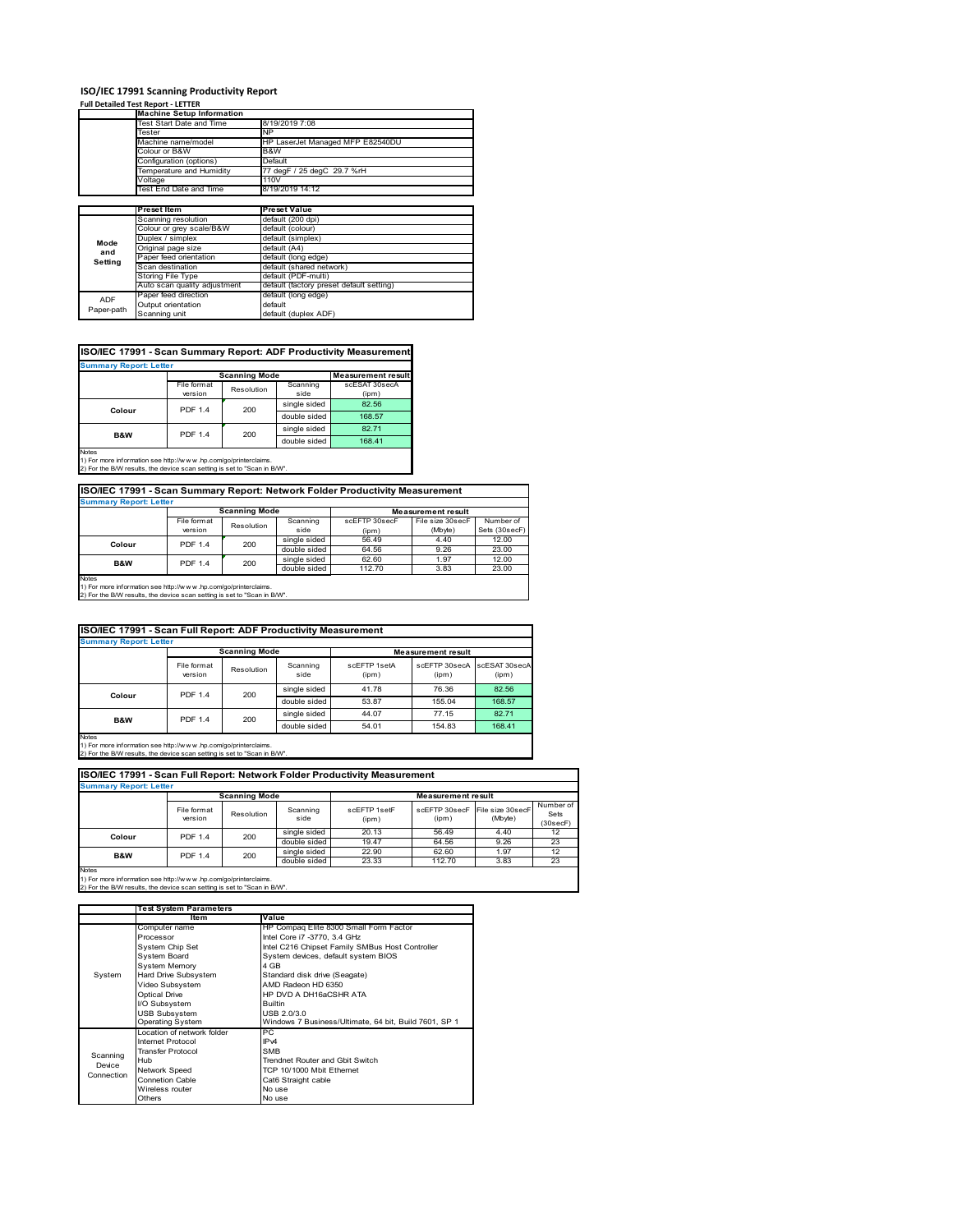### **ISO/IEC 17991 Scanning Productivity Report Full Detailed Test Report ‐ A4**

|            | rull Detaileu Test Report - A4<br><b>Machine Setup Information</b> |                                          |  |  |
|------------|--------------------------------------------------------------------|------------------------------------------|--|--|
|            | Test Start Date and Time                                           | 8/19/2019 7:08                           |  |  |
|            | Tester                                                             | <b>NP</b>                                |  |  |
|            | Machine name/model                                                 | HP LaserJet Managed MFP E82540DU         |  |  |
|            | Colour or B&W                                                      | B&W                                      |  |  |
|            | Configuration (options)                                            | Default                                  |  |  |
|            | Temperature and Humidity                                           | 77 degF / 25 degC 29.7 %rH               |  |  |
|            | Voltage                                                            | 110V                                     |  |  |
|            | Test End Date and Time                                             | 8/19/2019 14:12                          |  |  |
|            |                                                                    |                                          |  |  |
|            | <b>Preset Item</b>                                                 | <b>Preset Value</b>                      |  |  |
|            | Scanning resolution                                                | default (200 dpi)                        |  |  |
|            | Colour or grey scale/B&W                                           | default (colour)                         |  |  |
| Mode       | Duplex / simplex                                                   | default (simplex)                        |  |  |
| and        | Original page size                                                 | default (A4)                             |  |  |
| Setting    | Paper feed orientation                                             | default (long edge)                      |  |  |
|            | Scan destination                                                   | default (shared network)                 |  |  |
|            | <b>Storing File Type</b>                                           | default (PDF-multi)                      |  |  |
|            | Auto scan quality adjustment                                       | default (factory preset default setting) |  |  |
| <b>ADF</b> | Paper feed direction                                               | default (long edge)                      |  |  |
| Paper-path | Output orientation                                                 | default                                  |  |  |
|            | Scanning unit                                                      | default (duplex ADF)                     |  |  |

| ISO/IEC 17991 - Scan Summary Report: ADF Productivity Measurement |  |  |
|-------------------------------------------------------------------|--|--|
|                                                                   |  |  |

| <b>Summary Report: A4</b> |                |                      |              |                           |  |  |
|---------------------------|----------------|----------------------|--------------|---------------------------|--|--|
|                           |                | <b>Scanning Mode</b> |              | <b>Measurement result</b> |  |  |
|                           | File format    | Resolution           | Scanning     | scESAT 30secA             |  |  |
|                           | version        |                      | side         | (ipm)                     |  |  |
| Colour                    | <b>PDF 1.4</b> | 200                  | single sided | 84.22                     |  |  |
|                           |                |                      | double sided | 170.21                    |  |  |
| B&W                       | <b>PDF 1.4</b> | 200                  | single sided | 84.16                     |  |  |
|                           |                |                      | double sided | 169.92                    |  |  |
| <b>Notes</b>              |                |                      |              |                           |  |  |

1) For more information see http://w w w .hp.com/go/printerclaims. 2) For the B/W results, the device scan setting is set to "Scan in B/W".

**ISO/IEC 17991 - Scan Summary Report: Network Folder Productivity Measurement Summary Report: A4**

|                                                                          |                | <b>Scanning Mode</b> |              | <b>Measurement result</b> |                  |               |
|--------------------------------------------------------------------------|----------------|----------------------|--------------|---------------------------|------------------|---------------|
|                                                                          | File format    | Resolution           | Scanning     | scEFTP 30secF             | File size 30secF | Number of     |
|                                                                          | version        |                      | side         | (ipm)                     | (Mbyte)          | Sets (30secF) |
| Colour                                                                   | <b>PDF 1.4</b> | 200                  | single sided | 58.18                     | 4.41             | 12.00         |
|                                                                          |                |                      | double sided | 64.40                     | 8.59             | 24.00         |
| <b>B&amp;W</b>                                                           | <b>PDF 1.4</b> | 200                  | single sided | 60.63                     | 1.92             | 12.00         |
|                                                                          |                |                      | double sided | 118.77                    | 3.81             | 24.00         |
| <b>Notes</b>                                                             |                |                      |              |                           |                  |               |
| 1) For more information see http://www.hp.com/go/printerclaims.          |                |                      |              |                           |                  |               |
| 2) For the B/W results, the device scan setting is set to "Scan in B/W". |                |                      |              |                           |                  |               |

| ISO/IEC 17991 - Scan Full Report: ADF Productivity Measurement |                          |                       |                  |                           |                        |                        |
|----------------------------------------------------------------|--------------------------|-----------------------|------------------|---------------------------|------------------------|------------------------|
| <b>Summary Report: A4</b>                                      |                          |                       |                  |                           |                        |                        |
|                                                                |                          | <b>Scanning Mode</b>  |                  | <b>Measurement result</b> |                        |                        |
|                                                                | File format<br>version   | Resolution            | Scanning<br>side | scFFTP 1setA<br>(ipm)     | scFFTP 30secA<br>(ipm) | scESAT 30secA<br>(ipm) |
|                                                                | <b>PDF 1.4</b><br>Colour | 200                   | single sided     | 43.67                     | 78.35                  | 84.22                  |
|                                                                |                          |                       | double sided     | 51.75                     | 156.36                 | 170.21                 |
| B&W                                                            |                          | <b>PDF 1.4</b><br>200 | single sided     | 42.93                     | 78.24                  | 84.16                  |
|                                                                |                          |                       | double sided     | 53.39                     | 156.57                 | 169.92                 |
| $1 - 1 - 1$                                                    |                          |                       |                  |                           |                        |                        |

Notes 1) For more information see http://w w w .hp.com/go/printerclaims. 2) For the B/W results, the device scan setting is set to "Scan in B/W".

| ISO/IEC 17991 - Scan Full Report: Network Folder Productivity Measurement |                        |                      |                  |                       |                                         |         |                               |
|---------------------------------------------------------------------------|------------------------|----------------------|------------------|-----------------------|-----------------------------------------|---------|-------------------------------|
| <b>Summary Report: A4</b>                                                 |                        |                      |                  |                       |                                         |         |                               |
|                                                                           |                        | <b>Scanning Mode</b> |                  |                       | <b>Measurement result</b>               |         |                               |
|                                                                           | File format<br>version | Resolution           | Scanning<br>side | scEFTP 1setF<br>(ipm) | scEFTP 30secF File size 30secF<br>(ipm) | (Mbyte) | Number of<br>Sets<br>(30secF) |
| Colour                                                                    | <b>PDF 1.4</b>         | 200                  | single sided     | 20.00                 | 58.18                                   | 4.41    | 12                            |
|                                                                           |                        |                      | double sided     | 20.00                 | 64.40                                   | 8.59    | 24                            |
| <b>B&amp;W</b>                                                            | <b>PDF 1.4</b>         | 200                  | single sided     | 21.81                 | 60.63                                   | 1.92    | 12                            |
|                                                                           |                        |                      | double sided     | 22.90                 | 118.77                                  | 3.81    | 24                            |
| <b>Alaton</b>                                                             |                        |                      |                  |                       |                                         |         |                               |

|            | <b>Test System Parameters</b> |                                                       |  |  |
|------------|-------------------------------|-------------------------------------------------------|--|--|
|            | ltem                          | Value                                                 |  |  |
|            | Computer name                 | HP Compaq Elite 8300 Small Form Factor                |  |  |
|            | Processor                     | Intel Core i7 -3770, 3.4 GHz                          |  |  |
|            | System Chip Set               | Intel C216 Chipset Family SMBus Host Controller       |  |  |
|            | <b>System Board</b>           | System devices, default system BIOS                   |  |  |
|            | <b>System Memory</b>          | 4 GB                                                  |  |  |
| System     | Hard Drive Subsystem          | Standard disk drive (Seagate)                         |  |  |
|            | Video Subsystem               | AMD Radeon HD 6350                                    |  |  |
|            | Optical Drive                 | HP DVD A DH16aCSHR ATA                                |  |  |
|            | I/O Subsystem                 | <b>Builtin</b>                                        |  |  |
|            | <b>USB Subsystem</b>          | USB 2.0/3.0                                           |  |  |
|            | <b>Operating System</b>       | Windows 7 Business/Ultimate, 64 bit, Build 7601, SP 1 |  |  |
|            | I ocation of network folder   | PС                                                    |  |  |
|            | Internet Protocol             | IP <sub>v4</sub>                                      |  |  |
| Scanning   | <b>Transfer Protocol</b>      | <b>SMB</b>                                            |  |  |
| Device     | Hub                           | Trendnet Router and Gbit Switch                       |  |  |
| Connection | Network Speed                 | TCP 10/1000 Mbit Ethernet                             |  |  |
|            | <b>Connetion Cable</b>        | Cat6 Straight cable                                   |  |  |
|            | Wireless router               | No use                                                |  |  |
|            | Others                        | No use                                                |  |  |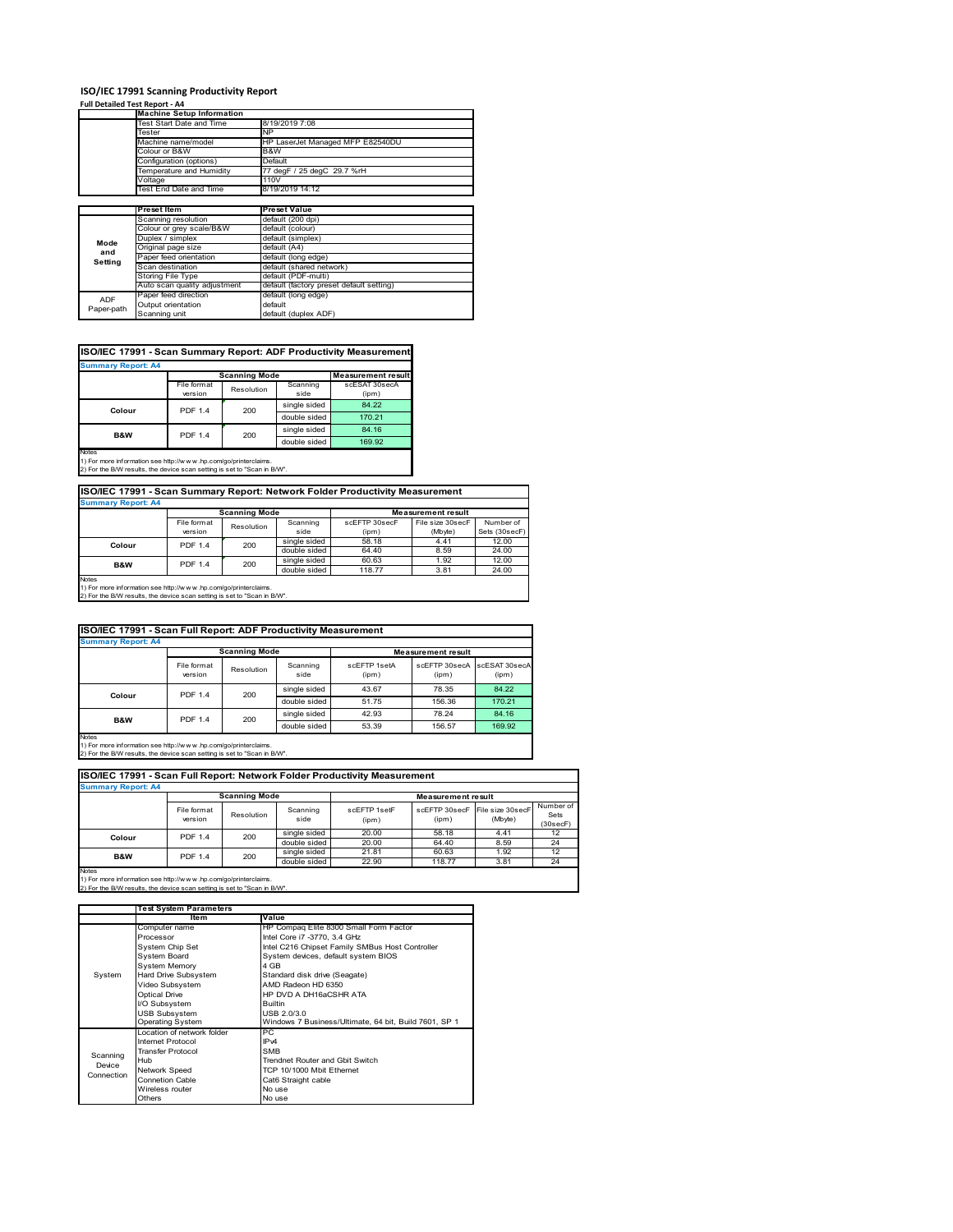#### **ISO/IEC 17991 Scanning Productivity Report**

**Full Detailed Test Report ‐ Tabloid**

ADF Paper-path

|         | <b>Machine Setup Information</b> |                                  |
|---------|----------------------------------|----------------------------------|
|         | Test Start Date and Time         | 8/19/2019 7:08                   |
|         | Tester                           | NΡ                               |
|         | Machine name/model               | HP LaserJet Managed MFP E82540DU |
|         | Colour or B&W                    | B&W                              |
|         | Configuration (options)          | Default                          |
|         | Temperature and Humidity         | 77 degF / 25 degC 29.7 %rH       |
|         | Voltage                          | 110V                             |
|         | Test End Date and Time           | 8/19/2019 14:12                  |
|         |                                  |                                  |
|         |                                  |                                  |
|         | <b>Preset Item</b>               | <b>Preset Value</b>              |
|         | Scanning resolution              | default (200 dpi)                |
|         | Colour or grey scale/B&W         | default (colour)                 |
|         | Duplex / simplex                 | default (simplex)                |
| Mode    | Original page size               | default (A4)                     |
| and     | Paper feed orientation           | default (long edge)              |
| Setting | Scan destination                 | default (shared network)         |
|         | Storing File Type                | default (PDF-multi)              |

| ISO/IEC 17991 - Scan Summary Report: ADF Productivity Measurement |                |                      |              |                           |
|-------------------------------------------------------------------|----------------|----------------------|--------------|---------------------------|
| <b>Summary Report: Tabloid</b>                                    |                |                      |              |                           |
|                                                                   |                | <b>Scanning Mode</b> |              | <b>Measurement result</b> |
|                                                                   | File format    | Resolution           | Scanning     | scESAT 30secA             |
|                                                                   | version        |                      | side         | $(i$ <sub>pm</sub> $)$    |
| Colour                                                            | <b>PDF 1.4</b> | 200                  | single sided | 49.74                     |
|                                                                   |                |                      | .            | 0000                      |

Paper feed direction default (long edge) Output orientation default

|                                                                                 |                |     | double sided | 98.88 |  |  |
|---------------------------------------------------------------------------------|----------------|-----|--------------|-------|--|--|
| B&W                                                                             | <b>PDF 1.4</b> | 200 | single sided | 49.80 |  |  |
|                                                                                 |                |     | double sided | 98.89 |  |  |
| <b>Notes</b><br>1) For more information see http://www.hp.com/go/printerclaims. |                |     |              |       |  |  |

1) For more information see http://w w w .hp.com/go/printerclaims. 2) For the B/W results, the device scan setting is set to "Scan in B/W".

**Summary Report: Tabloid ISO/IEC 17991 - Scan Summary Report: Network Folder Productivity Measurement**

|                                                            |                | <b>Scanning Mode</b> |              | <b>Measurement result</b> |                  |               |
|------------------------------------------------------------|----------------|----------------------|--------------|---------------------------|------------------|---------------|
|                                                            | File format    | Resolution           | Scanning     | scEFTP 30secF             | File size 30secF | Number of     |
|                                                            | version        |                      | side         | (ipm)                     | (Mbyte)          | Sets (30secF) |
| Colour                                                     | <b>PDF 1.4</b> | 200                  | single sided | 33.68                     | 5.45             | 8.00          |
|                                                            |                |                      | double sided | 34.81                     | 11.45            | 14.00         |
| B&W                                                        | <b>PDF 1.4</b> | 200                  | single sided | 38.02                     | 2.45             | 8.00          |
|                                                            |                |                      | double sided | 67.22                     | 4.29             | 14.00         |
| <b>Notes</b><br><b>Contract Contract Contract Contract</b> |                |                      |              |                           |                  |               |

default (long edge)<br>default<br>default (duplex ADF)

Notes 1) For more information see http://w w w .hp.com/go/printerclaims. 2) For the B/W results, the device scan setting is set to "Scan in B/W".

|                                | ISO/IEC 17991 - Scan Full Report: ADF Productivity Measurement |                      |                  |                           |                        |                        |  |
|--------------------------------|----------------------------------------------------------------|----------------------|------------------|---------------------------|------------------------|------------------------|--|
| <b>Summary Report: Tabloid</b> |                                                                |                      |                  |                           |                        |                        |  |
|                                |                                                                | <b>Scanning Mode</b> |                  | <b>Measurement result</b> |                        |                        |  |
|                                | File format<br>version                                         | Resolution           | Scanning<br>side | scFFTP 1setA<br>(ipm)     | scFFTP 30secA<br>(ipm) | scFSAT 30secA<br>(ipm) |  |
| Colour                         | <b>PDF 1.4</b>                                                 |                      | single sided     | 32.58                     | 46.76                  | 49.74                  |  |
|                                | 200                                                            |                      | double sided     | 44.27                     | 89.8                   | 98.88                  |  |
| B&W                            | <b>PDF 1.4</b>                                                 | 200                  | single sided     | 32.38                     | 46.73                  | 49.8                   |  |
|                                |                                                                |                      | double sided     | 44.20                     | 89.97                  | 98.89                  |  |
| <b>Naton</b>                   |                                                                |                      |                  |                           |                        |                        |  |

Notes 1) For more information see http://w w w .hp.com/go/printerclaims. 2) For the B/W results, the device scan setting is set to "Scan in B/W".

| ISO/IEC 17991 - Scan Full Report: Network Folder Productivity Measurement |                        |                      |                  |                       |                           |                             |                               |
|---------------------------------------------------------------------------|------------------------|----------------------|------------------|-----------------------|---------------------------|-----------------------------|-------------------------------|
| <b>Summary Report: Tabloid</b>                                            |                        |                      |                  |                       |                           |                             |                               |
|                                                                           |                        | <b>Scanning Mode</b> |                  |                       | <b>Measurement result</b> |                             |                               |
|                                                                           | File format<br>version | Resolution           | Scanning<br>side | scFFTP 1setF<br>(ipm) | scEFTP 30secF<br>(ipm)    | File size 30secF<br>(Mbyte) | Number of<br>Sets<br>(30secF) |
| Colour                                                                    | <b>PDF 1.4</b>         | 200                  | single sided     | 16.00                 | 33.68                     | 5.45                        |                               |
|                                                                           |                        |                      | double sided     | 16.57                 | 34.81                     | 11.45                       | 14                            |
| <b>B&amp;W</b>                                                            | <b>PDF 1.4</b>         | 200                  | single sided     | 20.00                 | 38.02                     | 2.45                        | 8                             |
|                                                                           |                        |                      | double sided     | 18.40                 | 67.22                     | 4.29                        | 14                            |
| <b>Notes</b>                                                              |                        |                      |                  |                       |                           |                             |                               |

|            | <b>Test System Parameters</b> |                                                       |  |  |
|------------|-------------------------------|-------------------------------------------------------|--|--|
|            | <b>Item</b>                   | Value                                                 |  |  |
|            | Computer name                 | HP Compaq Elite 8300 Small Form Factor                |  |  |
|            | Processor                     | Intel Core i7 -3770, 3.4 GHz                          |  |  |
|            | System Chip Set               | Intel C216 Chipset Family SMBus Host Controller       |  |  |
|            | <b>System Board</b>           | System devices, default system BIOS                   |  |  |
|            | <b>System Memory</b>          | 4 GB                                                  |  |  |
| System     | Hard Drive Subsystem          | Standard disk drive (Seagate)                         |  |  |
|            | Video Subsystem               | AMD Radeon HD 6350                                    |  |  |
|            | <b>Optical Drive</b>          | HP DVD A DH16aCSHR ATA                                |  |  |
|            | I/O Subsystem                 | <b>Builtin</b>                                        |  |  |
|            | <b>USB Subsystem</b>          | USB 2.0/3.0                                           |  |  |
|            | <b>Operating System</b>       | Windows 7 Business/Ultimate, 64 bit, Build 7601, SP 1 |  |  |
|            | I ocation of network folder   | PC                                                    |  |  |
|            | Internet Protocol             | IP <sub>v4</sub>                                      |  |  |
| Scanning   | <b>Transfer Protocol</b>      | <b>SMB</b>                                            |  |  |
| Device     | Hub                           | Trendnet Router and Gbit Switch                       |  |  |
| Connection | Network Speed                 | TCP 10/1000 Mbit Ethernet                             |  |  |
|            | Connetion Cable               | Cat6 Straight cable                                   |  |  |
|            | Wireless router               | No use                                                |  |  |
|            | Others                        | No use                                                |  |  |